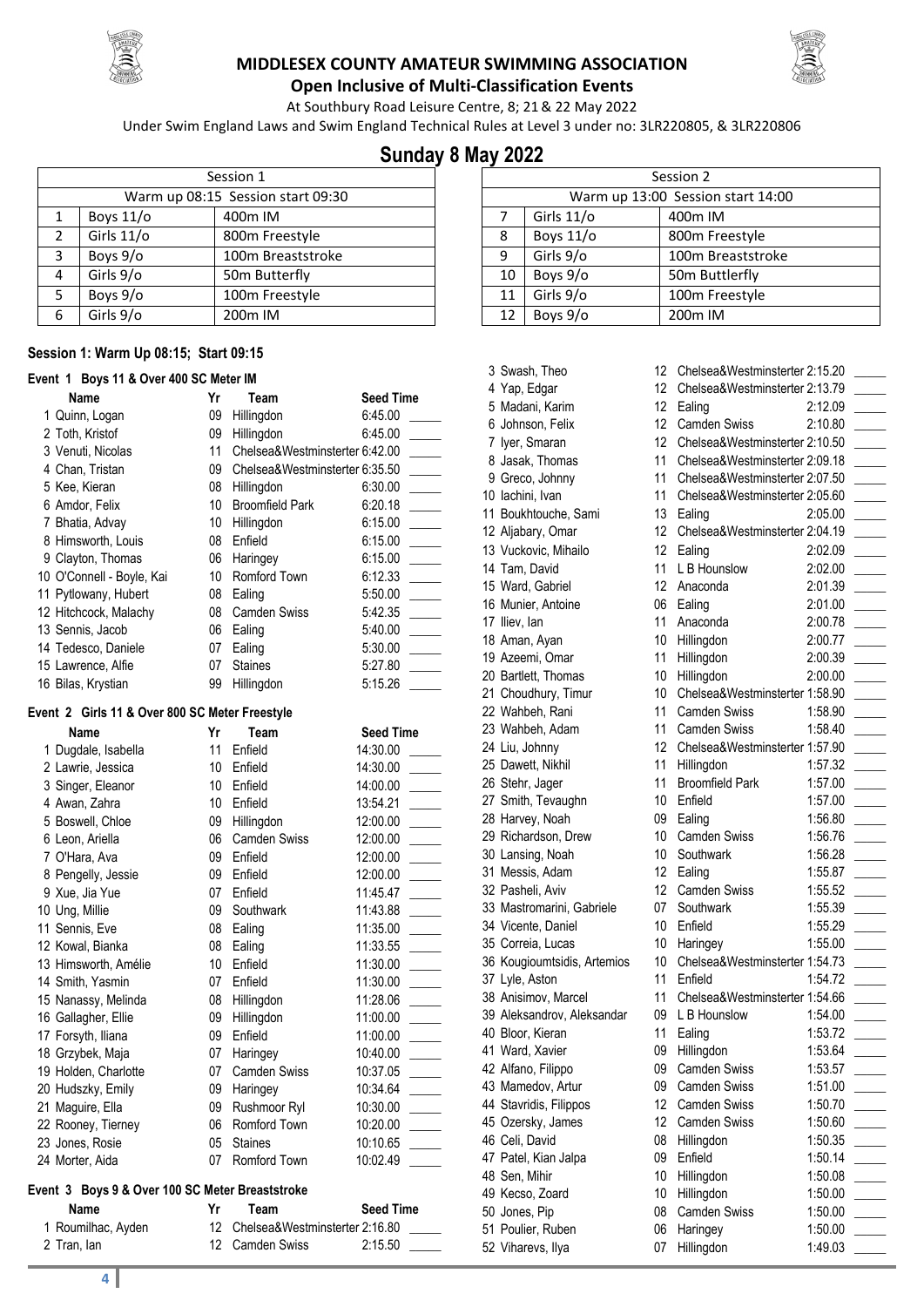



**Open Inclusive of Multi-Classification Events** At Southbury Road Leisure Centre, 8; 21& 22 May 2022

Under Swim England Laws and Swim England Technical Rules at Level 3 under no: 3LR220805, & 3LR220806

## **Sunday 8 May 2022**

#### **Event 3 ...(Boys 9 & Over 100 SC Meter Breaststroke)**

| Event 3 (Boys 9 & Over 100 SC Meter Breaststroke) |    |                                |                  |
|---------------------------------------------------|----|--------------------------------|------------------|
| Name                                              | Yr | Team                           | <b>Seed Time</b> |
| 53 Ali, Mir Zahran                                | 10 | Enfield                        | 1:48.45          |
| 54 Scannell-Wood, Jack                            | 09 | Romford Town                   | 1:48.08          |
| 55 Gooch, Ted                                     | 10 | Hillingdon                     | 1:47.94          |
| 56 Lastra, Victor                                 | 09 | Chelsea&Westminsterter 1:47.19 |                  |
| 57 Augustine, Daniel                              | 10 | Chelsea&Westminsterter 1:45.80 |                  |
| 58 O'Donnell, Josh                                | 11 | Chelsea&Westminsterter 1:45.69 |                  |
| 59 Garton, Jacob                                  | 10 | Hillingdon                     | 1:45.57          |
| 60 Budnik, Riley                                  | 09 | Haringey                       | 1:45.47          |
| 61 Dickens, William                               | 11 | Enfield                        | 1:45.23          |
| 62 Kee, Kieran                                    | 08 | Hillingdon                     | 1:45.00          |
| 63 Bowden, Jake                                   | 08 | Ealing                         | 1:43.62          |
| 64 Grynczel, Simon                                | 09 | <b>Staines</b>                 | 1:42.72          |
| 65 Amdor, Felix                                   | 10 | <b>Broomfield Park</b>         | 1:42.34          |
| 66 Williamson, Oscar                              | 08 | Anaconda                       | 1:41.43          |
|                                                   | 12 | Camden Swiss                   | 1:41.31          |
| 67 Zuliani, Edward                                |    |                                |                  |
| 68 Manassero, Michael                             | 08 | Haringey                       | 1:41.28          |
| 69 Ward, Zachary                                  | 08 | Hillingdon                     | 1:41.27          |
| 70 Chan, Tristan                                  | 09 | Chelsea&Westminsterter 1:40.97 |                  |
| 71 Venuti, Nicolas                                | 11 | Chelsea&Westminsterter 1:40.60 |                  |
| 72 Hartley, Eduardo                               | 08 | Haringey                       | 1:40.32          |
| 73 Brinkmann, Anton                               | 07 | Haringey                       | 1:40.05          |
| 74 Parmar, Aaran                                  | 09 | Hillingdon                     | 1:40.00          |
| 75 Miell, Alex                                    | 07 | <b>Camden Swiss</b>            | 1:40.00          |
| 76 Quinn, Logan                                   | 09 | Hillingdon                     | 1:39.99          |
| 77 Nakrani, Aryan                                 | 08 | Enfield                        | 1:39.87          |
| 78 Taboada, Sander                                | 09 | <b>Camden Swiss</b>            | 1:39.71          |
| 79 Eler, Kaplan                                   | 11 | Chelsea&Westminsterter 1:36.70 |                  |
| 80 Lawrence, Daniel                               | 12 | <b>Staines</b>                 | 1:36.70          |
| 81 Kwok, Ryan                                     | 10 | Ealing                         | 1:36.63          |
| 82 Ward, Anthony                                  | 10 | Anaconda                       | 1:36.48          |
| 83 Jervis, Matthew                                | 08 | Ealing                         | 1:34.69          |
| 84 Frainer-Law, Leon                              | 10 | Ealing                         | 1:34.53          |
| 85 Ares, Michael                                  | 11 | Chelsea&Westminsterter 1:34.48 |                  |
| 86 Welch, Adam                                    | 05 | Southwark                      | 1:34.42          |
| 87 Rasil, Danus                                   | 08 | Hillingdon                     | 1:34.09          |
| 88 Busby, Morgan                                  | 06 | Enfield                        | 1:33.70          |
| 89 Abdulahi, Khalid                               | 07 | <b>Camden Swiss</b>            | 1:33.15          |
| 90 Dhandapani, Inian                              | 08 | Ealing                         | 1:32.26          |
| 91 Calver, Sebastian                              | 10 | Anaconda                       | 1:32.05          |
| 92 Clayton, Finn                                  | 07 | Anaconda                       | 1:31.66          |
| 93 Gill, Davi                                     | 08 | Enfield                        | 1:31.53          |
| 94 Kecso, Vince                                   | 08 | Hillingdon                     | 1:31.04          |
| 95 Clayton, Thomas                                | 06 | Haringey                       | 1:30.94          |
| 96 Alvarado, Sam                                  | 09 | <b>Camden Swiss</b>            | 1:30.64          |
| 97 Kumar, Kartik                                  | 09 | Hillingdon                     | 1:30.44          |
| 98 Cardenas, Abelardo                             | 05 | Hillingdon                     | 1:30.00          |
| 99 Demetriou Fox, Leo                             | 08 | Southwark                      | 1:29.48          |
| 100 Copliting, Jp                                 | 07 | Chelsea&Westminsterter 1:29.01 |                  |
|                                                   | 07 | <b>Broomfield Park</b>         |                  |
| 101 Wheatley, Elliot                              |    |                                | 1:28.46          |
| 102 Sze, Theo                                     | 06 | Haringey                       | 1:28.34          |
| 103 Revenko, Andrei                               | 05 | Hillingdon                     | 1:28.29          |
| 104 Gilpin, Benjamin                              | 07 | Anaconda                       | 1:27.05          |
| 105 Rolfe-Cane, Travis                            | 06 | Ealing                         | 1:26.97          |
| 106 Judd, Caleb                                   | 08 | Romford Town                   | 1:26.40          |
| 107 Puslednik, Kacper                             | 06 | L B Hounslow                   | 1:26.31          |
| 108 Gomulak, Misha                                | 07 | Haringey                       | 1:26.20          |
| 109 Senior-Osajivbe, Daniel                       | 07 | Southwark                      | 1:23.59          |
| 110 Lyttle, Sebastian                             | 09 | Anaconda                       | 1:23.34          |
| 111 Das, Arun                                     | 08 | Chelsea&Westminsterter 1:23.30 |                  |
|                                                   |    |                                |                  |

| 113 Safonov, Greg                            | 07               | <b>Staines</b>                 | 1:20.60          |  |
|----------------------------------------------|------------------|--------------------------------|------------------|--|
| 114 May, Andrew                              | 07               | Hillingdon                     | 1:19.21          |  |
| 115 Birlouez-Lee, Edgar                      | 09               | Ealing                         | 1:18.30          |  |
| 116 Tedesco, Daniele                         | 07               | Ealing                         | 1:18.06          |  |
| 117 Awan, Rayan                              | 09               | Enfield                        | 1:17.75          |  |
| 118 Dragicevic, Alexander                    | 07               | L B Hounslow                   | 1:17.01          |  |
| 119 Alvarado, Matthias                       | 05               | Camden Swiss                   | 1:10.10          |  |
| 120 Sebastian, Moscoso                       | 04               | Harrow School                  | 1:06.60          |  |
|                                              |                  |                                |                  |  |
| Event 4 Girls 9 & Over 50 SC Meter Butterfly |                  |                                |                  |  |
| Name                                         | Yr               | Team                           | <b>Seed Time</b> |  |
| 1 Stagno d Alcontres, Isabella               | 12               | Chelsea&Westminsterter 1:01.93 |                  |  |
| 2 Webster, Emilia                            | 13               | Chelsea&Westminsterter 1:01.90 |                  |  |
| 3 Radziwill, Eugenie                         | 12               | Chelsea&Westminsterter 1:01.50 |                  |  |
| 4 Scannell-Wood, Abigail                     | 12 <sup>°</sup>  | Romford Town                   | 1:00.93          |  |
| 5 Zafarana, Matilde                          | 12 <sup>12</sup> | Chelsea&Westminsterter 1:00.90 |                  |  |
| 6 Magnien, Laetitia                          | 13               | Chelsea&Westminsterter         | 58.50            |  |
| 7 McEVOY, Rio                                | 12 <sup>°</sup>  | L B Hounslow                   | 57.90            |  |
| 8 Griffini, Stella                           | 11               | Chelsea&Westminsterter         | 57.11            |  |
| 9 Niotakis, Zoe                              | 12 <sup>°</sup>  | <b>Camden Swiss</b>            | 57.07            |  |
| 10 Cobby, Ruby                               | 12               | Chelsea&Westminsterter         | 56.52            |  |
| 11 Asmerom, Elilta                           | 11               | Chelsea&Westminsterter         | 54.86            |  |
| 12 Ralph Sargent, Elizabeth                  | 11               | Chelsea&Westminsterter         | 54.67            |  |
| 13 Chan, Charlie                             | 12               | <b>Camden Swiss</b>            | 53.80            |  |
| 14 Jooste-Cernovsky, Bella                   | 11               | <b>Camden Swiss</b>            | 53.70            |  |
| 15 Burgoyne, Elodie                          | 13               | Chelsea&Westminsterter         | 53.05            |  |
| 16 Kuzak, Julia                              | 12 <sup>°</sup>  | Hillingdon                     | 51.79            |  |
| 17 Karlsen, Isabella                         | 12 <sup>°</sup>  | Chelsea&Westminsterter         | 51.60            |  |
| 18 Nurse, Jessie                             | 11               | <b>Staines</b>                 | 51.24            |  |
| 19 Backer, Sophia                            | 10               | <b>Camden Swiss</b>            | 50.97            |  |
| 20 Tonska, Anastazja                         | 08               | Southwark                      | 50.59            |  |
| 21 Agustin, Hazel                            | 12 <sup>°</sup>  | Chelsea&Westminsterter         | 50.50            |  |
| 22 Row, Evelyn                               | 12               | Chelsea&Westminsterter         | 50.29            |  |
| 23 Jennings-Mace, Lola                       | 11               | L B Hounslow                   | 50.08            |  |
| 24 Napier-Mackman, Kecel                     | 10               | Hillingdon                     | 50.00            |  |
| 25 Perryman, Imogen                          | 12 <sup>°</sup>  | Chelsea&Westminsterter         | 49.91            |  |
| 26 Ang, Ashley-Jane                          | 12 <sup>12</sup> | Camden Swiss                   | 49.86            |  |
| 27 Milekhina, Alice                          | 11               | <b>Camden Swiss</b>            | 49.50            |  |
| 28 Ingram, Anna                              | 11               | Ealing                         | 49.34            |  |
| 29 Williams, Ania                            |                  | 11 Camden Swiss                | 49.05            |  |
| 30 Hedger, Isabelle                          | 13               | <b>Barnet Copthall</b>         | 49.04            |  |
| 31 Guyver, Gracie                            | 10               | <b>Camden Swiss</b>            | 48.90            |  |
| 32 Trunkfield, Lara                          | 11               | <b>Camden Swiss</b>            | 48.80            |  |
| 33 Koelsch, Nina                             | 10               | <b>Camden Swiss</b>            | 48.70            |  |
| 34 Lydon, Lara                               | 09               | Hillingdon                     | 48.50            |  |
| 35 Mccourt, Jemima                           | 09               | Haringey                       | 48.44            |  |
| 36 Stehr, Nerys                              | 08               | <b>Broomfield Park</b>         | 48.25            |  |
| 37 Barnard, Charlotte                        | 10 <sup>1</sup>  | <b>Camden Swiss</b>            | 47.72            |  |
| 38 Latkowska, Livia                          | 10 <sup>°</sup>  | Chelsea&Westminsterter         | 47.70            |  |
| 39 Huby, Domi                                | 11               | Chelsea&Westminsterter         | 47.70            |  |
| 40 Cox, Lena                                 | 07               | <b>Camden Swiss</b>            | 47.45            |  |
| 41 Oh, Julie                                 | 10               | <b>Camden Swiss</b>            | 47.39            |  |
| 42 Tran, Scout                               | 11               | Ealing                         | 47.16            |  |
| 43 Zhang, Emma                               | 11               | Chelsea&Westminsterter         | 47.05            |  |
| 44 Ursini, Nikol                             | 11               | Chelsea&Westminsterter         | 47.00            |  |
| 45 Bianco, Martina                           | 12 <sup>°</sup>  | Chelsea&Westminsterter         | 46.98            |  |
| 46 Pixner, Ella                              | 08               | <b>Broomfield Park</b>         | 46.84            |  |
| 47 Zuliani, Vittoria                         | 09               | Camden Swiss                   | 46.78            |  |
| 48 Bilici, Dilara                            | 09               | Haringey                       | 46.71            |  |
|                                              |                  |                                |                  |  |

112 Canameti, Flavio **06 Brent Dolphins** 1:21.36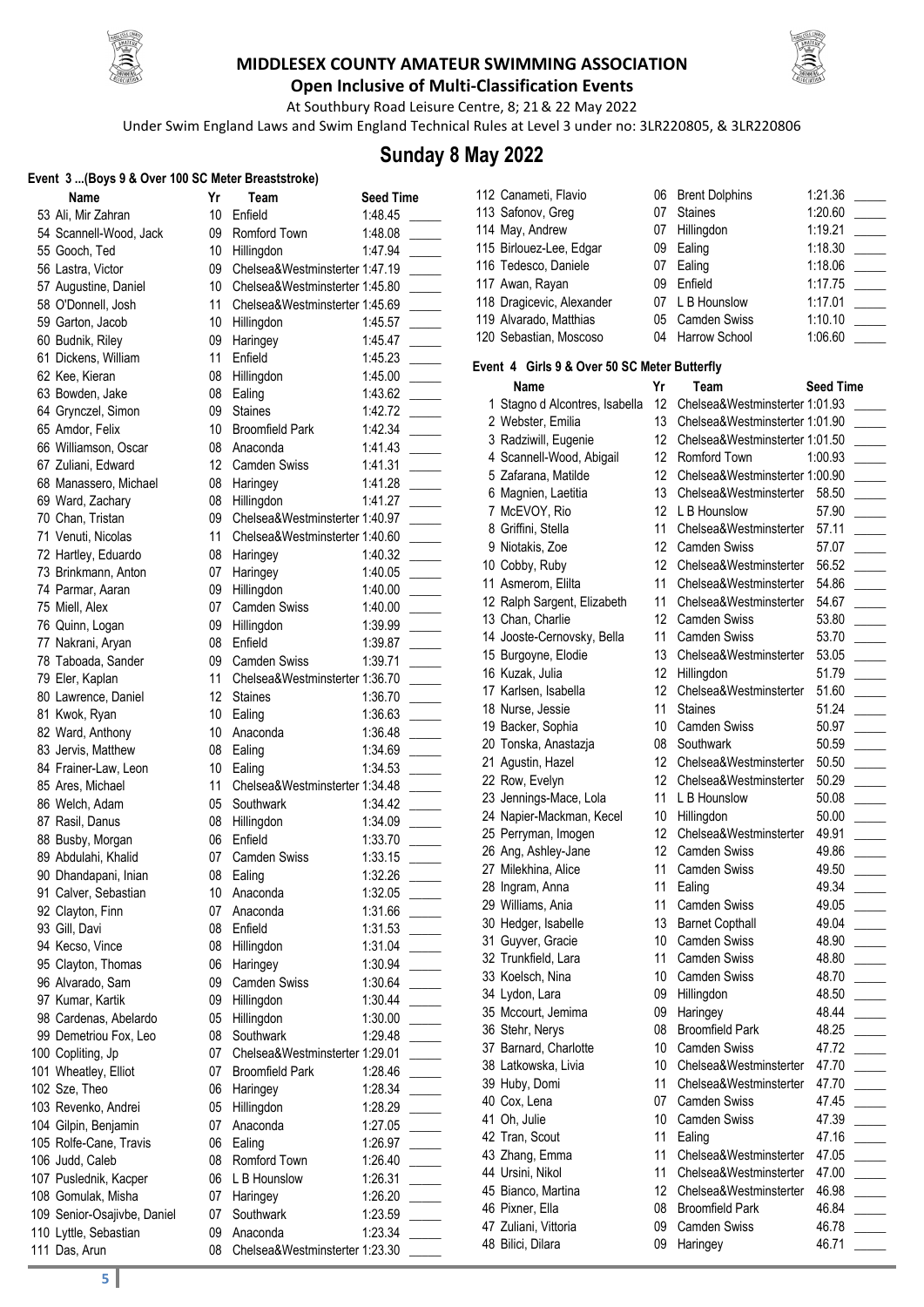



At Southbury Road Leisure Centre, 8; 21& 22 May 2022 Under Swim England Laws and Swim England Technical Rules at Level 3 under no: 3LR220805, & 3LR220806

# **Sunday 8 May 2022**

#### **Event 4 ...(Girls 9 & Over 50 SC Meter Butterfly)**

| .vent  4 (Girls 9 & Over 50 SC M               |
|------------------------------------------------|
| Name                                           |
| 49 Gralka, Emelia                              |
| 50 Raptis, Elena                               |
| 51 Laaouiti, Sara                              |
| 52 Perez Guzman, Alysa                         |
| 53 Jakupi, Alvina                              |
| 54 Fanari Gibbons, Marina                      |
| 55 Patel, Anaya                                |
| 56 Ares, Myla                                  |
| 57 Aman, Anya                                  |
| 58 Westmore, Emily                             |
| 59 Sweeney, Ines                               |
| 60 Huynh, Grace                                |
| 61 Bavishi, Shreya                             |
| 62 Wojtala, Marianna                           |
| 63 Swift, Ella                                 |
| 64 Stronati Guallar, Maggi<br>65 Sharma, Rhyme |
| 66 Patel, Kesia                                |
| 67 Demiri, Lola                                |
| 68 Minerva, Arianna                            |
| 69 Faulkner, Sofia                             |
| 70 Slim, Liana                                 |
| 71 Harris, Clementine                          |
| 72 Van't Hoogerhuijs, Tallulah                 |
| 73 Chheda-Varma, Shloka                        |
| 74 Gummer, Sophia                              |
| 75 Quarrell, Orlagh                            |
| 76 Grane, Ximena                               |
| 77 Ferrinho, Leni                              |
| 78 Howell-Jones, Edie                          |
| 79 Merifield, Hannah                           |
| 80 Tzanidaki, Maria                            |
| 81 Shah, Sierra                                |
| 82 Tingay, Sophia                              |
| 83 Ung, Millie                                 |
| 84 Pengelly, Jessie                            |
| 85 Blumel, Maggie                              |
| 86 Nieto, Genesis                              |
| 87 Bartlett, Abigail                           |
| 88 Fairbairn, Khai                             |
| 89 Tran, Matilda                               |
| 90 Hovell, Tamar                               |
| 91 Mellett, Chloe                              |
| 92 Dowden, Clemmie                             |
| 93 Mason, Chloe                                |
| 94 Weclewska, Olivia                           |
| 95 Tumani, Matilda                             |
| 96 Hovell, Dana                                |
| 97 Spender, Ava                                |
| 98 Wilcock, Nia                                |
| 99 Webber, Tabitha                             |
| 100 Spyrou, Isabel<br>101 Skinner, Lottie      |
| 102 Dionissiou, Emma                           |
| 103 Montes-Lopez, Danielle                     |
| 104 Fazzani, Adriana                           |
|                                                |

| Name                                      | Yr              | Team                                 | <b>Seed Time</b> |
|-------------------------------------------|-----------------|--------------------------------------|------------------|
| 49 Gralka, Emelia                         | 11              | Anaconda                             | 46.49            |
| 50 Raptis, Elena                          | 11              | Hillingdon                           | 46.30            |
| 51 Laaouiti, Sara                         | 09              | Chelsea&Westminsterter               | 46.21            |
| 52 Perez Guzman, Alysa                    | 10              | Ealing                               | 46.21            |
| 53 Jakupi, Alvina                         | 06              | Haringey                             | 46.20            |
| 54 Fanari Gibbons, Marina                 | 10              | <b>Camden Swiss</b>                  | 46.17            |
| 55 Patel, Anaya                           | 09              | Hillingdon                           | 45.91            |
| 56 Ares, Myla                             | 13              | Chelsea&Westminsterter               | 45.90            |
| 57 Aman, Anya                             | 08              | Hillingdon                           | 45.83            |
| 58 Westmore, Emily                        | 07              | <b>Broomfield Park</b>               | 45.51            |
| 59 Sweeney, Ines                          | 11              | Chelsea&Westminsterter               | 45.50            |
| 60 Huynh, Grace                           | 10              | <b>Camden Swiss</b>                  | 45.25            |
| 61 Bavishi, Shreya                        | 09              | Haringey                             | 45.19            |
| 62 Wojtala, Marianna                      | 10              | Ealing                               | 45.14            |
| 63 Swift, Ella                            | 10              | Ealing                               | 45.06            |
| 64 Stronati Guallar, Maggi                | 11              | <b>Broomfield Park</b>               | 45.02            |
| 65 Sharma, Rhyme                          | 10              | Ealing                               | 44.81            |
| 66 Patel, Kesia                           | 07              | <b>Broomfield Park</b>               | 44.70            |
| 67 Demiri, Lola                           | 10              | Romford Town                         | 44.25            |
| 68 Minerva, Arianna                       | 12 <sup>°</sup> | Chelsea&Westminsterter               | 44.19            |
| 69 Faulkner, Sofia                        | 09              | Anaconda                             | 44.08            |
| 70 Slim, Liana                            | 11              | Chelsea&Westminsterter               | 43.40            |
| 71 Harris, Clementine                     | 11              | Chelsea&Westminsterter               | 43.36            |
| 72 Van't Hoogerhuijs, Tallulah            | 10              | <b>Staines</b>                       | 43.26            |
| 73 Chheda-Varma, Shloka                   | 10              | Haringey                             | 43.22            |
| 74 Gummer, Sophia                         | 11<br>10        | Enfield                              | 43.09            |
| 75 Quarrell, Orlagh<br>76 Grane, Ximena   | 10              | <b>Broomfield Park</b><br>Hillingdon | 43.01<br>43.01   |
| 77 Ferrinho, Leni                         | 08              | Southwark                            | 42.79            |
| 78 Howell-Jones, Edie                     | 09              | Ealing                               | 42.57            |
| 79 Merifield, Hannah                      | 10              | <b>Broomfield Park</b>               | 42.40            |
| 80 Tzanidaki, Maria                       | 10              | Hillingdon                           | 42.38            |
| 81 Shah, Sierra                           | 09              | Hillingdon                           | 42.18            |
| 82 Tingay, Sophia                         | 09              | Anaconda                             | 41.80            |
| 83 Ung, Millie                            | 09              | Southwark                            | 41.76            |
| 84 Pengelly, Jessie                       | 09              | Enfield                              | 41.32            |
| 85 Blumel, Maggie                         | 10              | <b>Camden Swiss</b>                  | 41.24            |
| 86 Nieto, Genesis                         | 08              | L B Hounslow                         | 41.24            |
| 87 Bartlett, Abigail                      | 08              | Hillingdon                           | 41.11            |
| 88 Fairbairn, Khai                        | 09              | Haringey                             | 41.02            |
| 89 Tran, Matilda                          | 09              | Ealing                               | 41.01            |
| 90 Hovell, Tamar                          | 10              | Ealing                               | 41.01            |
| 91 Mellett, Chloe                         | 09              | Hillingdon                           | 40.96            |
| 92 Dowden, Clemmie                        | 06              | Chelsea&Westminsterter               | 40.69            |
| 93 Mason, Chloe                           | 09              | Hillingdon                           | 40.30            |
| 94 Weclewska, Olivia                      | 08              | L B Hounslow                         | 40.29            |
| 95 Tumani, Matilda                        | 08              | <b>Broomfield Park</b>               | 40.16            |
| 96 Hovell, Dana                           | 08              | Ealing                               | 40.04            |
| 97 Spender, Ava                           | 08              | Hillingdon                           | 39.91            |
| 98 Wilcock, Nia                           | 08<br>08        | Enfield                              | 39.45            |
| 99 Webber, Tabitha                        | 07              | <b>Broomfield Park</b>               | 39.00<br>38.79   |
| 100 Spyrou, Isabel<br>101 Skinner, Lottie | 08              | Haringey<br>Haringey                 | 38.38            |
| 102 Dionissiou, Emma                      | 05              | Enfield                              | 37.56            |
| 103 Montes-Lopez, Danielle                | 06              | Enfield                              | 37.49            |
| 104 Fazzani, Adriana                      | 06              | Haringey                             | 37.45            |
|                                           |                 |                                      |                  |

| Event 5 Boys 9 & Over 100 SC Meter Freestyle |                 |                                |                  |
|----------------------------------------------|-----------------|--------------------------------|------------------|
| Name                                         | Yr              | Team                           | <b>Seed Time</b> |
| 1 Skeggs, Christopher                        | 12 <sup>°</sup> | Chelsea&Westminsterter 1:58.50 |                  |
| 2 Tran. lan                                  | 12 <sup>°</sup> | Camden Swiss                   | 1:55.03          |
| 3 Aljabary, Omar                             | 12 <sup>°</sup> | Chelsea&Westminsterter 1:51.46 |                  |
| 4 Kiheli, Rayane                             | 13              | Chelsea&Westminsterter 1:50.34 |                  |
| 5 Johnson, Felix                             | 12 <sup>°</sup> | <b>Camden Swiss</b>            | 1:49.26          |
| 6 Yap, Edgar                                 | 12 <sup>°</sup> | Chelsea&Westminsterter 1:47.50 |                  |
| 7 Stavridis, Filippos                        | 12              | <b>Camden Swiss</b>            | 1:45.70          |
| 8 Ozersky, James                             | 12              | Camden Swiss                   | 1:45.60          |
| 9 Jasak, Thomas                              | 11              | Chelsea&Westminsterter 1:44.68 |                  |
| 10 lachini, Ivan                             | 11              | Chelsea&Westminsterter 1:44.49 |                  |
| 11 Roumilhac, Ayden                          | 12              | Chelsea&Westminsterter 1:43.00 |                  |
| 12 Pugliese, Rocco                           | 11              | Enfield                        | 1:40.50          |
| 13 Swash, Theo                               | 12 <sup>°</sup> | Chelsea&Westminsterter 1:38.90 |                  |
|                                              |                 |                                |                  |
| 14 Boukhtouche, Sami                         | 13              | Ealing                         | 1:38.00          |
| 15 Madani, Karim                             | 12 <sup>°</sup> | Ealing                         | 1:37.73          |
| 16 Iyer, Smaran                              | 12              | Chelsea&Westminsterter 1:37.50 |                  |
| 17 O'Donnell, Josh                           | 11              | Chelsea&Westminsterter 1:36.73 |                  |
| 18 Pasheli, Aviv                             | 12              | Camden Swiss                   | 1:36.62          |
| 19 Krasnodebski, Alexander                   | 11              | Ealing                         | 1:35.98          |
| 20 Vermaat, Lucas                            | 12              | <b>Camden Swiss</b>            | 1:35.90          |
| 21 Liu, Johnny                               | 12              | Chelsea&Westminsterter 1:35.50 |                  |
| 22 Hovell, Joshua                            | 11              | Ealing                         | 1:34.08          |
| 23 Anisimov. Marcel                          | 11              | Chelsea&Westminsterter 1:33.65 |                  |
| 24 Wong, Jamie                               | 11              | <b>Broomfield Park</b>         | 1:33.46          |
| 25 Bonfiglio, Luc                            | 11              | Chelsea&Westminsterter 1:33.35 |                  |
| 26 Choudhury, Timur                          | 10              | Chelsea&Westminsterter 1:32.54 |                  |
| 27 Greco, Johnny                             | 11              | Chelsea&Westminsterter 1:31.75 |                  |
| 28 Dawett, Nikhil                            | 11              | Hillingdon                     | 1:30.00          |
| 29 Vuckovic, Mihailo                         | 12              | Ealing                         | 1:29.38          |
| 30 Messis, Adam                              | 12              | Ealing                         | 1:29.24          |
| 31 Demir, Berk                               | 10              | Haringey                       | 1:27.59          |
| 32 Lyle, Aston                               | 11              | Enfield                        | 1:25.76          |
| 33 Vicente, Daniel                           |                 | 10 Enfield                     | 1:25.62          |
| 34 Bowles, Osian                             | 11              | Anaconda                       | 1:25.17          |
| 35 Bloor, Kieran                             |                 | 11 Ealing                      | 1:23.96          |
| 36 Kecso, Zoard                              | 10 <sup>1</sup> | Hillingdon                     | 1:23.78          |
| 37 Aleksandrov, Aleksandar                   | 09              | L B Hounslow                   | 1:23.00          |
| 38 Greenhill, Tom                            | 09              | Anaconda                       | 1:22.93          |
| 39 Kwok, Ryan                                | 10              | Ealing                         | 1:22.84          |
| 40 Ferera, Ravanel                           | 09              | <b>Camden Swiss</b>            | 1:22.65          |
| 41 Willey, George                            | 10              | Enfield                        | 1:22.63          |
| 42 Zuliani, Edward                           | 12              | Camden Swiss                   | 1:22.59          |
| 43 Ali, Mir Zahran                           | 10              | Enfield                        | 1:22.43          |
| 44 Sweeney, Viggo                            | 10 <sup>°</sup> | Chelsea&Westminsterter 1:22.14 |                  |
| 45 Stehr, Jager                              | 11              | <b>Broomfield Park</b>         | 1:21.87          |
| 46 Gold, Isaac                               | 09              | <b>Broomfield Park</b>         | 1:20.95          |
| 47 Scannell-Wood, Jack                       | 09              | Romford Town                   | 1:20.24          |
| 48 Manassero, Michael                        | 08              | Haringey                       | 1:20.16          |
| 49 Jones, Sam                                | 09              | <b>Camden Swiss</b>            | 1:20.00          |
| 50 Brinkmann, Anton                          | 07              | Haringey                       | 1:19.93          |
| 51 Ward, Anthony                             | 10 <sup>1</sup> | Anaconda                       | 1:19.41          |
| 52 Hartley, Eduardo                          | 08              | Haringey                       | 1:19.37          |
|                                              | 10 <sup>°</sup> | Southwark                      |                  |
| 53 Ayling, Ben                               |                 |                                | 1:19.25          |
| 54 Boulting, Leon                            | 10              | Ealing                         | 1:19.22          |
| 55 Brown, Peter                              | 08              | Hillingdon                     | 1:19.20          |
| 56 David, Christopher                        | 08              | Enfield                        | 1:18.61          |
| 57 Vaucanson, Augustin                       | 09              | <b>Brent Dolphins</b>          | 1:18.44          |
| 58 Pacenko, Jakub                            | 09              | Haringey                       | 1:18.21          |



| vent 3 DOYS 9 & OVER TUU SU METER FREESTYIE |                 |                                                    |  |
|---------------------------------------------|-----------------|----------------------------------------------------|--|
| Name                                        | Yr              | Team<br>Seed Time                                  |  |
| 1 Skeggs, Christopher                       | 12              | Chelsea&Westminsterter 1:58.50                     |  |
| 2 Tran, lan                                 | 12              | <b>Camden Swiss</b><br>1:55.03                     |  |
| 3 Aljabary, Omar                            | 12              | Chelsea&Westminsterter 1:51.46                     |  |
| 4 Kiheli, Rayane                            | 13              | Chelsea&Westminsterter 1:50.34                     |  |
| 5 Johnson, Felix                            | 12              | <b>Camden Swiss</b><br>1:49.26                     |  |
| 6 Yap, Edgar                                | 12              | Chelsea&Westminsterter 1:47.50                     |  |
| 7 Stavridis, Filippos                       | 12              | <b>Camden Swiss</b><br>1:45.70                     |  |
| 8 Ozersky, James                            | 12 <sup>°</sup> | Camden Swiss<br>1:45.60                            |  |
| 9 Jasak, Thomas                             | 11              | Chelsea&Westminsterter 1:44.68                     |  |
| 10 lachini, Ivan                            | 11              | Chelsea&Westminsterter 1:44.49                     |  |
| 11 Roumilhac, Ayden                         | 12              | Chelsea&Westminsterter 1:43.00                     |  |
| 12 Pugliese, Rocco                          | 11              | Enfield<br>1:40.50                                 |  |
| 13 Swash, Theo                              | 12              | Chelsea&Westminsterter 1:38.90                     |  |
| 14 Boukhtouche, Sami                        | 13              | 1:38.00<br>Ealing                                  |  |
| 15 Madani, Karim                            | 12 <sup>°</sup> | Ealing<br>1:37.73                                  |  |
| 16 Iyer, Smaran                             | 12 <sup>°</sup> | Chelsea&Westminsterter 1:37.50                     |  |
| 17 O'Donnell, Josh                          | 11              | Chelsea&Westminsterter 1:36.73                     |  |
| 18 Pasheli, Aviv                            | 12              | <b>Camden Swiss</b><br>1:36.62                     |  |
| 19 Krasnodebski, Alexander                  | 11              | Ealing<br>1:35.98                                  |  |
| 20 Vermaat, Lucas                           | 12              | Camden Swiss<br>1:35.90                            |  |
| 21 Liu, Johnny                              | 12              | Chelsea&Westminsterter 1:35.50                     |  |
| 22 Hovell, Joshua                           | 11              | Ealing<br>1:34.08                                  |  |
| 23 Anisimov, Marcel                         | 11              | Chelsea&Westminsterter 1:33.65                     |  |
| 24 Wong, Jamie                              | 11              | <b>Broomfield Park</b><br>1:33.46                  |  |
| 25 Bonfiglio, Luc                           | 11              | Chelsea&Westminsterter 1:33.35                     |  |
| 26 Choudhury, Timur                         | 10              | Chelsea&Westminsterter 1:32.54                     |  |
| 27 Greco, Johnny                            | 11              | Chelsea&Westminsterter 1:31.75                     |  |
| 28 Dawett, Nikhil                           | 11              | Hillingdon<br>1:30.00                              |  |
| 29 Vuckovic, Mihailo                        | 12              | Ealing<br>1:29.38                                  |  |
| 30 Messis, Adam                             | 12              | Ealing<br>1:29.24                                  |  |
| 31 Demir, Berk                              | 10              | Haringey<br>1:27.59                                |  |
| 32 Lyle, Aston                              | 11              | Enfield<br>1:25.76                                 |  |
| 33 Vicente, Daniel                          | 10              | Enfield<br>1:25.62                                 |  |
| 34 Bowles, Osian                            | 11              | Anaconda<br>1:25.17                                |  |
| 35 Bloor, Kieran                            | 11              | Ealing<br>1:23.96                                  |  |
| 36 Kecso, Zoard                             | 10              | Hillingdon<br>1:23.78                              |  |
| 37 Aleksandrov, Aleksandar                  | 09              | L B Hounslow<br>1:23.00                            |  |
| 38 Greenhill, Tom                           |                 | 09 Anaconda<br>1:22.93                             |  |
| 39 Kwok, Ryan                               | 10              | Ealing<br>1:22.84                                  |  |
| 40 Ferera, Ravanel                          | 09              | Camden Swiss<br>1:22.65                            |  |
| 41 Willey, George                           | 10              | Enfield<br>1:22.63                                 |  |
| 42 Zuliani, Edward                          | 12              | <b>Camden Swiss</b><br>1:22.59                     |  |
| 43 Ali, Mir Zahran                          | 10 <sup>°</sup> | 1:22.43<br>Enfield                                 |  |
| 44 Sweeney, Viggo                           | 10              | Chelsea&Westminsterter 1:22.14                     |  |
| 45 Stehr, Jager                             | 11              | 1:21.87<br>Broomfield Park                         |  |
| 46 Gold, Isaac                              | 09              | <b>Broomfield Park</b><br>1:20.95                  |  |
| 47 Scannell-Wood, Jack                      | 09              | Romford Town<br>1:20.24                            |  |
| 48 Manassero, Michael                       | 08              | Haringey<br>1:20.16                                |  |
| 49 Jones, Sam                               | 09              | <b>Camden Swiss</b><br>1:20.00                     |  |
| 50 Brinkmann, Anton                         | 07              | Haringey<br>1:19.93                                |  |
| 51 Ward, Anthony                            | 10              | Anaconda<br>1:19.41                                |  |
| 52 Hartley, Eduardo                         | 08              | Haringey<br>1:19.37                                |  |
| 53 Ayling, Ben                              | 10              | Southwark<br>1:19.25                               |  |
| 54 Boulting, Leon                           | 10              | Ealing<br>1:19.22                                  |  |
| 55 Brown, Peter                             | 08              | 1:19.20<br>Hillingdon                              |  |
| 56 David, Christopher                       | 08              | Enfield<br>1:18.61                                 |  |
| 57 Vaucanson, Augustin                      | 09              | <b>Brent Dolphins</b><br>1:18.44<br>$\sim 10^{-1}$ |  |
| 58 Pacenko, Jakub                           | 09              | 1:18.21<br>Haringey                                |  |
| 59 Miell, Alex                              | 07              | Camden Swiss<br>1:18.00                            |  |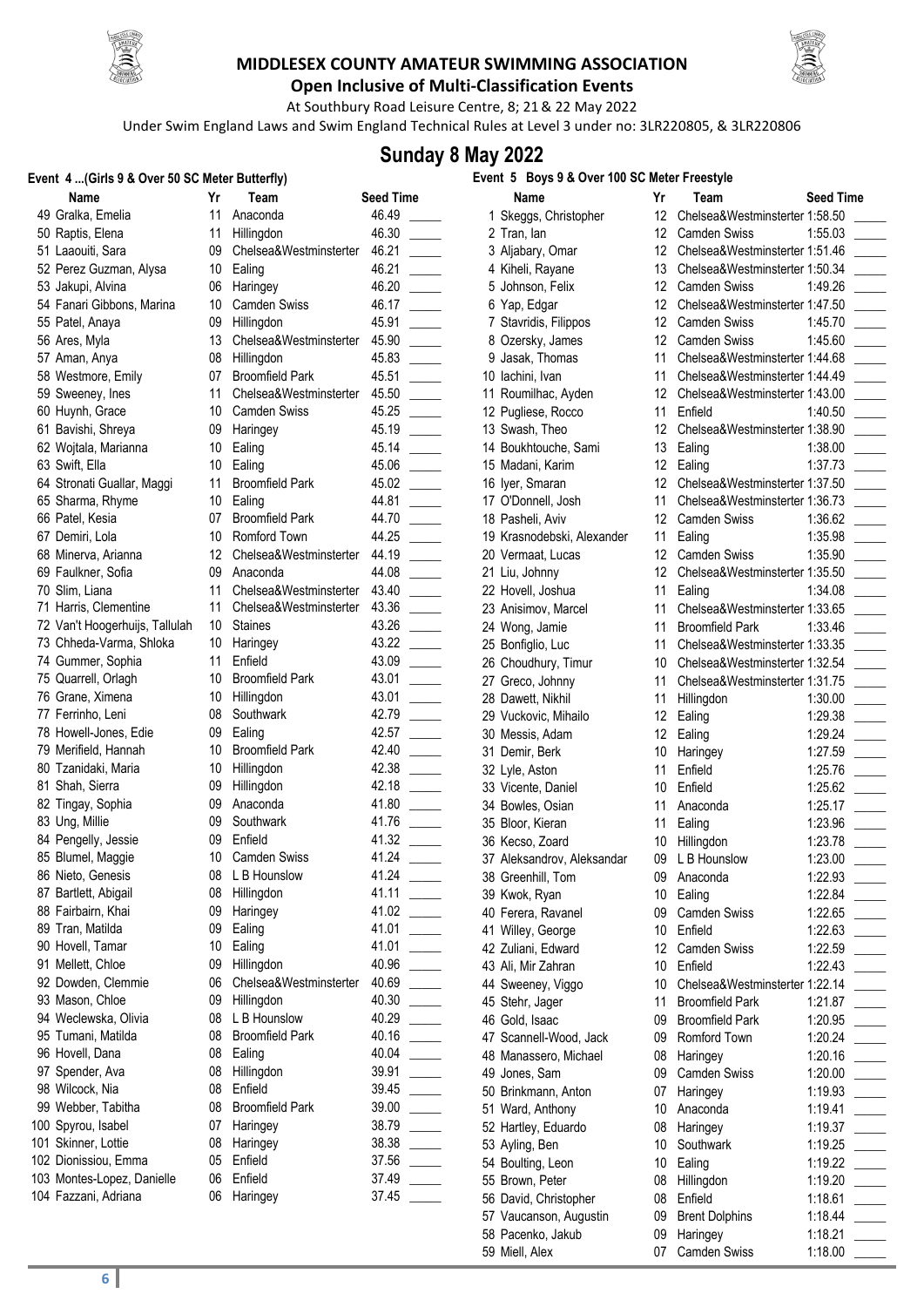



**Open Inclusive of Multi-Classification Events** At Southbury Road Leisure Centre, 8; 21& 22 May 2022

Under Swim England Laws and Swim England Technical Rules at Level 3 under no: 3LR220805, & 3LR220806

## **Sunday 8 May 2022**

#### **Event 5 ...(Boys 9 & Over 100 SC Meter Freestyle)**

| Event э(Boys 9 & Over 100 SC Meter Freestyle)  |                 |                                     |                    |  |
|------------------------------------------------|-----------------|-------------------------------------|--------------------|--|
| Name                                           | Yr              | Team                                | <b>Seed Time</b>   |  |
| 60 Eler, Kaplan                                | 11              | Chelsea&Westminsterter 1:17.70      |                    |  |
| 61 Austick, Kieran                             | 08<br>10        | Enfield                             | 1:17.68            |  |
| 62 Yalovets, Timofiy                           | 08              | L B Hounslow                        | 1:17.31<br>1:17.20 |  |
| 63 Kee, Kieran<br>64 Ward, Zachary             | 08              | Hillingdon                          | 1:17.04            |  |
| 65 Vaucanson, Arthur                           | 07              | Hillingdon<br><b>Brent Dolphins</b> | 1:16.67            |  |
| 66 Himsworth, Louis                            | 08              | Enfield                             | 1:15.88            |  |
| 67 Parmar, Aaran                               | 09              | Hillingdon                          | 1:15.75            |  |
| 68 Taboada, Sander                             | 09              | <b>Camden Swiss</b>                 | 1:15.70            |  |
| 69 Chan, Tristan                               | 09              | Chelsea&Westminsterter 1:15.50      |                    |  |
| 70 Canameti, Flavio                            | 06              | <b>Brent Dolphins</b>               | 1:15.45            |  |
| 71 Tanev, Ivan                                 | 09              | Enfield                             | 1:15.13            |  |
| 72 Alvarado, Sam                               | 09              | <b>Camden Swiss</b>                 | 1:15.10            |  |
| 73 Gill, Davi                                  | 08              | Enfield                             | 1:14.80            |  |
| 74 Jervis, Matthew                             | 08              | Ealing                              | 1:14.72            |  |
| 75 Lawrence, Daniel                            | 12 <sup>2</sup> | <b>Staines</b>                      | 1:14.70            |  |
| 76 Gilpin, Tobias                              | 09              | Anaconda                            | 1:14.44            |  |
| 77 Venuti, Nicolas                             | 11              | Chelsea&Westminsterter 1:14.32      |                    |  |
| 78 Welch, Adam                                 | 05              | Southwark                           | 1:14.31            |  |
| 79 Amdor, Felix                                | 10              | <b>Broomfield Park</b>              | 1:14.00            |  |
| 80 Ares, Michael                               | 11              | Chelsea&Westminsterter 1:14.00      |                    |  |
| 81 Poulier, Ruben                              | 06              | Haringey                            | 1:13.91            |  |
| 82 Calver, Sebastian                           | 10              | Anaconda                            | 1:13.45            |  |
| 83 Minerva, Lorenzo                            | 10              | Chelsea&Westminsterter 1:12.66      |                    |  |
| 84 Cronin, Dillan                              | 10              | Romford Town                        | 1:12.65            |  |
| 85 Ratcliffe, Angus                            | 07              | Haringey                            | 1:12.50            |  |
| 86 Clayton, Finn                               | 07              | Anaconda                            | 1:12.44            |  |
| 87 Augustine, Daniel                           | 10              | Chelsea&Westminsterter 1:12.30      |                    |  |
| 88 Gilpin, Benjamin                            | 07              | Anaconda                            | 1:12.20            |  |
| 89 Bhatia, Advay                               | 10<br>08        | Hillingdon<br>Romford Town          | 1:11.97            |  |
| 90 Judd, Caleb                                 | 09              | Hillingdon                          | 1:11.77<br>1:10.91 |  |
| 91 Quinn, Logan<br>92 Demetriou Fox, Leo       | 08              | Southwark                           | 1:10.87            |  |
| 93 Busby, Morgan                               | 06              | Enfield                             | 1:10.81            |  |
| 94 Hall, Edward                                | 07              | Enfield                             | 1:10.60            |  |
| 95 Frainer-Law, Leon                           | 10              | Ealing                              | 1:10.44            |  |
| 96 Hitchcock, Malachy                          | 08              | <b>Camden Swiss</b>                 | 1:09.75            |  |
| 97 Kecso, Vince                                |                 | 08 Hillingdon                       | 1:09.63            |  |
| 98 Lyttle, Sebastian                           | 09              | Anaconda                            | 1:09.50            |  |
| 99 Wheatley, Elliot                            | 07              | <b>Broomfield Park</b>              | 1:09.43            |  |
| 100 Bowden, Jake                               | 08              | Ealing                              | 1:09.22            |  |
| 101 Abdulahi, Khalid                           | 07              | <b>Camden Swiss</b>                 | 1:09.19            |  |
| 102 Rasil, Danus                               | 08              | Hillingdon                          | 1:08.51            |  |
| 103 Das, Arun                                  | 08              | Chelsea&Westminsterter 1:08.28      |                    |  |
| 104 Ruzicka, Freddie                           | 07              | Ealing                              | 1:08.25            |  |
| 105 Lewis, Kane                                | 08              | Hillingdon                          | 1:07.92            |  |
| 106 McCarthy, Cian                             | 08              | Anaconda                            | 1:07.04            |  |
| 107 Dragicevic, Alexander                      | 07              | L B Hounslow                        | 1:07.01            |  |
| 108 Copliting, Jp                              | 07              | Chelsea&Westminsterter 1:06.81      |                    |  |
| 109 Birlouez-Lee, Edgar                        | 09              | Ealing                              | 1:05.55            |  |
| 110 Dhandapani, Inian                          | 08              | Ealing                              | 1:05.48            |  |
| 111 Senior-Osajivbe, Daniel                    | 07              | Southwark                           | 1:05.05            |  |
| 112 Puslednik, Kacper                          | 06              | L B Hounslow                        | 1:04.43            |  |
| 113 May, Andrew                                | 07<br>05        | Hillingdon                          | 1:01.39            |  |
| 114 Cardenas, Abelardo<br>115 Routier, Elliott | 05              | Hillingdon<br><b>Brent Dolphins</b> | 1:00.52<br>1:00.51 |  |
| 116 Safonov, Greg                              | 07              | <b>Staines</b>                      | 1:00.20            |  |
| 117 Revenko, Andrei                            | 05              | Hillingdon                          | 59.42              |  |
| 118 Waters, Dominic                            | 94              | Ealing                              | 58.70              |  |
|                                                |                 |                                     |                    |  |

| 119 Sebastian, Moscoso<br>120 Rotundu, Cristian | 04<br>94        | Harrow School<br>Ealing                                          | 58.70<br>58.60     |
|-------------------------------------------------|-----------------|------------------------------------------------------------------|--------------------|
| Event 6 Girls 9 & Over 200 SC Meter IM          |                 |                                                                  |                    |
| Name                                            | Yr              | Team                                                             | <b>Seed Time</b>   |
| 1 Cara, Amelia                                  | 12 <sup>°</sup> | <b>Camden Swiss</b>                                              | 3:59.30            |
| 2 Karlsen, Isabella                             | 12 <sup>°</sup> | Chelsea&Westminsterter 3:58.09                                   |                    |
| 3 Cox, Lena                                     | 07              | <b>Camden Swiss</b>                                              | 3:57.70            |
| 4 Hedger, Isabelle                              | 13              | <b>Barnet Copthall</b>                                           | 3:50.53            |
| 5 Row, Evelyn                                   | 12              | Chelsea&Westminsterter 3:49.58                                   |                    |
| 6 Perryman, Imogen                              | 12              | Chelsea&Westminsterter 3:45.75                                   |                    |
| 7 Cobby, Ruby                                   | 12              | Chelsea&Westminsterter 3:45.50                                   |                    |
| 8 Trunkfield, Lara                              | 11              | <b>Camden Swiss</b>                                              | 3:43.70            |
| 9 Edghill, Victoria                             | 12              | Romford Town                                                     | 3:43.50            |
| 10 Lewis, Thea                                  | 11              | Hillingdon                                                       | 3:42.34            |
| 11 Veingard, Amelia                             | 10              | <b>Camden Swiss</b>                                              | 3:42.01            |
| 12 Jennings-Mace, Lola                          | 11              | L B Hounslow                                                     | 3:40.01            |
| 13 Aman, Anya                                   | 08              | Hillingdon                                                       | 3:40.00            |
| 14 Mepani, Vaari                                | 10              | Hillingdon                                                       | 3:40.00            |
| 15 Shah, Maya                                   | 11              | Hillingdon                                                       | 3:40.00            |
| 16 Pytlowany, Dominika                          | 11              | Ealing                                                           | 3:40.00            |
| 17 Burgoyne, Elodie                             | 13              | Chelsea&Westminsterter 3:39.06                                   |                    |
| 18 Ang, Ashley-Jane                             | 12              | <b>Camden Swiss</b>                                              | 3:36.90            |
| 19 Milekhina, Alice                             | 11              | <b>Camden Swiss</b>                                              | 3:36.80            |
| 20 Guyver, Gracie                               | 10 <sup>1</sup> | <b>Camden Swiss</b>                                              | 3:35.80            |
| 21 Koelsch, Nina                                | 10              | <b>Camden Swiss</b>                                              | 3:35.80            |
| 22 Williams, Ania                               | 11              | <b>Camden Swiss</b>                                              | 3:35.20            |
| 23 Slim, Liana                                  | 11              | Chelsea&Westminsterter 3:35.02                                   |                    |
| 24 Westmore, Emily                              | 07              | <b>Broomfield Park</b>                                           | 3:35.00            |
| 25 Minerva, Arianna                             | 12              | Chelsea&Westminsterter 3:34.94                                   |                    |
| 26 Dickens, Isabelle                            | 07              | Enfield                                                          | 3:34.12            |
| 27 Baraibar, Martina                            | 11              | <b>Camden Swiss</b>                                              | 3:33.92            |
| 28 Harris, Clementine                           | 11<br>13        | Chelsea&Westminsterter 3:33.75<br>Chelsea&Westminsterter 3:32.13 |                    |
| 29 Ares, Myla                                   | 11              | <b>Broomfield Park</b>                                           |                    |
| 30 Stronati Guallar, Maggi<br>31 Gummer, Sophia | 11              | Enfield                                                          | 3:31.79<br>3:31.00 |
| 32 Howell-Jones, Edie                           | 09              | Ealing                                                           | 3:30.00            |
| 33 Pixner, Ella                                 | 08              | <b>Broomfield Park</b>                                           | 3:25.85            |
| 34 Tzanidaki, Maria                             | 10              | Hillingdon                                                       | 3:25.34            |
| 35 Swift, Ella                                  | 10              | Ealing                                                           | 3:25.24            |
| 36 Pak, Esme                                    | 11              | Camden Swiss                                                     | 3:25.21            |
| 37 Hebel, Natalie                               | 12              | Chelsea&Westminsterter 3:25.20                                   |                    |
| 38 Shah, Sierra                                 | 09              | Hillingdon                                                       | 3:24.33            |
| 39 Macintyre, Grace                             | 09              | Ealing                                                           | 3:23.52            |
| 40 Zhang, Emma                                  | 11              | Chelsea&Westminsterter 3:22.50                                   |                    |
| 41 Perkins, Greta                               | 09              | Ealing                                                           | 3:22.45            |
| 42 Tran, Matilda                                | 09              | Ealing                                                           | 3:21.36            |
| 43 Patel, Kesia                                 | 07              | <b>Broomfield Park</b>                                           | 3:20.01            |
| 44 Clarke, Rosa                                 | 07              | Haringey                                                         | 3:20.00            |
| 45 Jakupi, Alvina                               | 06              | Haringey                                                         | 3:20.00            |
| 46 Sweeney, Ines                                | 11              | Chelsea&Westminsterter 3:19.50                                   |                    |
| 47 Lee, Fizz                                    | 10              | Chelsea&Westminsterter 3:18.70                                   |                    |
| 48 Ursini, Nikol                                | 11              | Chelsea&Westminsterter 3:18.60                                   |                    |
| 49 Blumel, Maggie                               | 10              | <b>Camden Swiss</b>                                              | 3:16.24            |
| 50 Grane, Ximena                                | 10              | Hillingdon                                                       | 3:15.91            |
| 51 Freyberg, Martha                             | 09              | Anaconda                                                         | 3:15.83            |
| 52 Chiang, Isabella                             | 11              | <b>Camden Swiss</b>                                              | 3:15.30            |
| 53 Latkowska, Livia                             | 10              | Chelsea&Westminsterter 3:15.20                                   |                    |
| 54 Frankopan, Tekla                             | 09              | Chelsea&Westminsterter 3:14.40                                   |                    |
| 55 Dowden, Clemmie                              | 06              | Chelsea&Westminsterter 3:13.58                                   |                    |
|                                                 |                 |                                                                  |                    |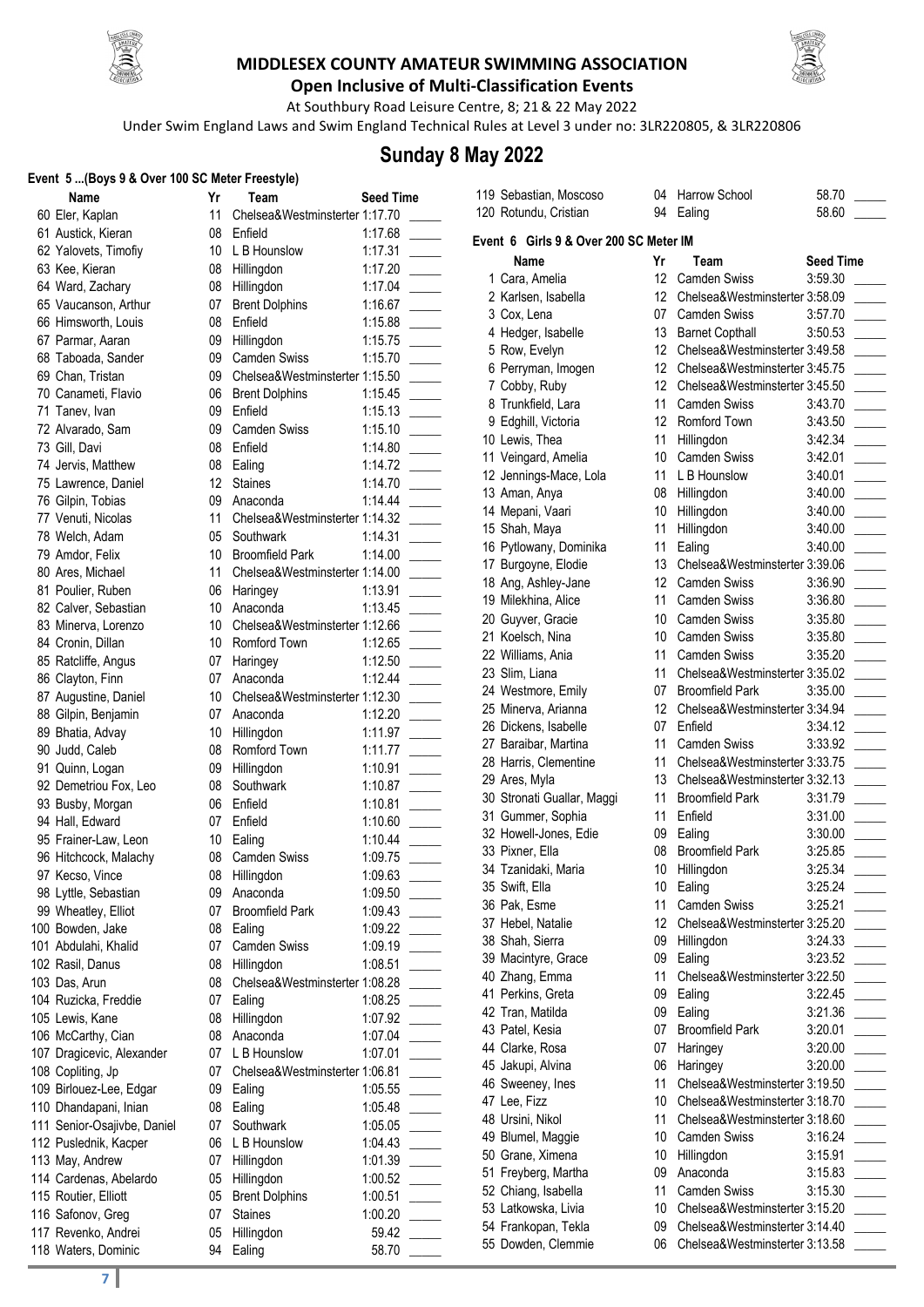

#### **MIDDLESEX COUNTY AMATEUR SWIMMING ASSOCIATION Open Inclusive of Multi-Classification Events**



At Southbury Road Leisure Centre, 8; 21& 22 May 2022

Under Swim England Laws and Swim England Technical Rules at Level 3 under no: 3LR220805, & 3LR220806

## **Sunday 8 May 2022**

#### **Event 6 ...(Girls 9 & Over 200 SC Meter IM)**

| Name                              | Yr | Team                           | <b>Seed Time</b> |
|-----------------------------------|----|--------------------------------|------------------|
| 56 Quarrell, Orlagh               | 10 | <b>Broomfield Park</b>         | 3:13.36          |
| 57 Leon, Ariella                  | 06 | Camden Swiss                   | 3:12.89          |
| 58 Mellett, Chloe                 | 09 | Hillingdon                     | 3:12.63          |
| 59 Boswell, Chloe                 | 09 | Hillingdon                     | 3:12.26          |
| 60 Kuzak, Julia                   | 12 | Hillingdon                     | 3:11.50          |
| 61 Bunimovich, Olivia             | 10 | Chelsea&Westminsterter 3:10.00 |                  |
| 62 Weller, Gabriella              | 08 | <b>Camden Swiss</b>            | 3:09.40          |
| 63 Makici, Ornea                  | 08 | <b>Camden Swiss</b>            | 3:08.96          |
| 64 Merifield, Hannah              | 10 | <b>Broomfield Park</b>         | 3:08.76          |
| 65 Skinner, Lottie                | 08 | Haringey                       | 3:05.64          |
| 66 Spender, Ava                   | 08 | Hillingdon                     | 3:03.52          |
| 67 Wilson, Mia                    | 07 | Ealing                         | 3:02.82          |
| 68 Fazzani, Adriana               | 06 | Haringey                       | 3:02.34          |
| 69 Nanassy, Melinda               | 08 | Hillingdon                     | 3:02.03          |
| 70 Bavishi, Shreya                | 09 | Haringey                       | 3:02.00          |
| 71 Mackintosh, Dudu               | 09 | Chelsea&Westminsterter 3:00.96 |                  |
| 72 Tumani, Matilda                | 08 | <b>Broomfield Park</b>         | 3:00.00          |
| 73 Webber, Tabitha                | 08 | <b>Broomfield Park</b>         | 2:59.76          |
| 74 Tiller, Lily-Rose              | 10 | <b>Staines</b>                 | 2:59.70          |
| 75 Tran, Scout                    | 11 | Ealing                         | 2:58.00          |
| 76 Chavchanidze, Sofia            | 09 | Ealing                         | 2:57.93          |
| 77 Comer, Analise                 | 10 | Chelsea&Westminsterter 2:57.50 |                  |
| 78 Owens, Poppy                   | 07 | L B Hounslow                   | 2:57.44          |
| 79 Vernon-Evans, Sophie           | 06 | Chelsea&Westminsterter 2:55.04 |                  |
| 80 Spyrou, Isabel                 | 07 | Haringey                       | 2:55.00          |
| 81 Dixon, Sophia                  | 10 | Romford Town                   | 2:54.46          |
| 82 Reder, Lilianna                | 08 | L B Hounslow                   | 2:52.01          |
| 83 Self, Daisy                    | 08 | Ealing                         | 2:50.67          |
| 84 Gallagher, Ellie               | 09 | Hillingdon                     | 2:50.56          |
| 85 Maguire, Ella                  | 09 | Rushmoor Ryl                   | 2:50.40          |
| 86 Hudszky, Emily                 | 09 | Haringey                       | 2:49.84          |
| 87 Kc, Evanshui                   | 09 | Ealing                         | 2:47.72          |
| 88 Gomez De Mebrillera, Sophia 08 |    | <b>Camden Swiss</b>            | 2:43.70          |

#### **Session 2: Warm Up 13:00; Start 14:00**

#### **Event 7 Girls 11 & Over 400 SC Meter IM**

| <b>Name</b>            | Yr | Team                   | <b>Seed Time</b> |
|------------------------|----|------------------------|------------------|
| 1 Whiting, Hilda       | 07 | Anaconda               | ΝT               |
| 2 Baraibar, Martina    | 11 | Camden Swiss           | 7:25.65          |
| 3 Frankopan, Tekla     | 09 | Chelsea&Westminster    | 7:10.90          |
| Gallagher, Ellie       | 09 | Hillingdon             | 6:46.88          |
| 5 Quarrell, Orlagh     | 10 | <b>Broomfield Park</b> | 6:35.00          |
| 6 Kowal, Bianka        | 08 | Ealing                 | 6:33.00          |
| 7 Weclewska, Olivia    | 08 | L B Hounslow           | 6:30.24          |
| 8 Nanassy, Melinda     | 08 | Hillingdon             | 6:28.34          |
| 9 Owens, Poppy         | 07 | L B Hounslow           | 6:23.47          |
| 10 Grzybek, Maja       | 07 | Haringey               | 6:00.03          |
| 11 Hudszky, Emily      | 09 | Haringey               | 5:57.62          |
| 12 Pereira Gil, Andrea | 08 | <b>Gwich Royals</b>    | 5:57.00          |
| 13 Mackintosh, Dudu    | 09 | Chelsea&Westminster    | 5:50.00          |
| 14 Holden, Charlotte   | 07 | <b>Camden Swiss</b>    | 5:41.17          |
| 15 Jones, Rosie        | 05 | <b>Staines</b>         | 5:40.02          |

| Event 8 Boys 11 & Over 800 SC Meter Freestyle |    |                        |                  |
|-----------------------------------------------|----|------------------------|------------------|
| Name                                          | Yr | Team                   | <b>Seed Time</b> |
| 1 Yalovets, Timofiy                           | 10 | L B Hounslow           | 12:52.19         |
| 2 Baxter, Ethan                               | 08 | Enfield                | 12:48.00         |
| 3 Kecso, Vince                                | 08 | Hillingdon             | 12:00.00         |
| 4 Guest, Finley                               | 10 | Hillingdon             | 12:00.00         |
| 5 Awan, Rayan                                 | 09 | Enfield                | 11:52.20         |
| 6 Venuti, Nicolas                             | 11 | Chelsea&Westminster    | 11:45.00         |
| 7 Minerva, Lorenzo                            | 10 | Chelsea&Westminster    | 11:40.00         |
| 8 Dhandapani, Inian                           | 08 | Ealing                 | 11:40.00         |
| 9 Amdor, Felix                                | 10 | <b>Broomfield Park</b> | 11:30.00         |
| 10 Himsworth, Louis                           | 08 | Enfield                | 11:30.00         |
| 11 Tatanov, Zdravko                           | 09 | Enfield                | 11:30.00         |
| 12 Ruzicka, Freddie                           | 07 | Ealing                 | 11:30.00         |
| 13 Hanks, Dylan                               | 09 | Enfield                | 11:21.28         |
| 14 Bhatia, Advay                              | 10 | Hillingdon             | 11:20.00         |
| 15 Muratoglu, Baris                           | 09 | Romford Town           | 11:18.65         |
| 16 Quinn, Logan                               | 09 | Hillingdon             | 11:15.00         |
| 17 Toth, Kristof                              | 09 | Hillingdon             | 11:15.00         |
| 18 Lewis, Kane                                | 08 | Hillingdon             | 11:15.00         |
| 19 O'Connell - Boyle, Kai                     | 10 | Romford Town           | 11:12.65         |
| 20 Hitchcock, Malachy                         | 08 | <b>Camden Swiss</b>    | 11:00.01         |
| 21 Lawrie, Jack                               | 08 | Enfield                | 11:00.00         |
| 22 Dupoy, Ethan                               | 06 | Enfield                | 11:00.00         |
| 23 Singer, Joshua                             | 07 | Enfield                | 10:20.00         |
| 24 Thomas, Jaiden                             | 07 | Enfield                | 10:00.00         |

#### **Event 9 Girls 9 & Over 100 SC Meter Breaststroke**

| Name                 | Yr              | Team                   | <b>Seed Time</b> |
|----------------------|-----------------|------------------------|------------------|
| 1 Cobby, Ruby        | 12              | Chelsea&Westminster    | 2:15.25          |
| 2 Fernando, Trianna  | 12              | Southwark              | 2:14.81          |
| 3 Burgoyne, Elodie   | 13              | Chelsea&Westminster    | 2:13.20          |
| 4 Hedger, Isabelle   | 13              | <b>Barnet Copthall</b> | 2:13.18          |
| 5 Rodriguez, Sienna  | 12 <sup>°</sup> | Chelsea&Westminster    | 2:12.60          |
| 6 Basile, Elisabetta | 12              | Chelsea&Westminster    | 2:10.70          |
| 7 Olson, Annika      | 12              | Chelsea&Westminster    | 2:10.50          |
| 8 Agustin, Hazel     | 12              | Chelsea&Westminster    | 2:09.70          |
| 9 Cara, Amelia       | 12              | <b>Camden Swiss</b>    | 2:07.73          |
| 10 Silbery, River    | 12              | <b>Staines</b>         | 2:06.42          |
| 11 Niotakis, Zoe     | 12              | <b>Camden Swiss</b>    | 2:04.80          |
| 12 Asmerom, Elilta   | 11              | Chelsea&Westminster    | 2:03.29          |
| 13 O'Brien, Caitlin  | 11              | Hillingdon             | 2:02.41          |
| 14 Lewis, Thea       | 11              | Hillingdon             | 2:02.39          |
| 15 Row, Evelyn       | 12              | Chelsea&Westminster    | 2:02.24          |
| 16 Booth, Lilac      | 12              | Ealing                 | 2:01.78          |
| 17 Beer, Mayu        | 12              | Camden Swiss           | 2:01.40          |
| 18 Merhi, Lynne      | 11              | L B Hounslow           | 2:01.00          |
| 19 Ang, Ashley-Jane  | 12              | Camden Swiss           | 2:00.70          |
| 20 Perryman, Imogen  | 12              | Chelsea&Westminster    | 2:00.45          |
| 21 Marquez, Lara     | 12              | Chelsea&Westminster    | 1:58.80          |
| 22 Griffini, Stella  | 11              | Chelsea&Westminster    | 1:57.07          |
| 23 Edghill, Victoria | 12              | Romford Town           | 1:57.00          |
| 24 Ge, Jessica       | 12              | Chelsea&Westminster    | 1:56.90          |
| 25 Longo, Lavinia    | 12              | Chelsea&Westminster    | 1:56.80          |
| 26 Labrande, Sophia  | 12              | Chelsea&Westminster    | 1:56.71          |
| 27 Kohli, Aditi      | 11              | Hillingdon             | 1:56.11          |
| 28 Thode, Belle      | 10              | Anaconda               | 1:56.08          |
| 29 Raptis, Elena     | 11              | Hillingdon             | 1:55.49          |
| 30 Gralka, Emelia    | 11              | Anaconda               | 1:55.24          |
| 31 Sweeney, Ines     | 11              | Chelsea&Westminster    | 1:54.39          |
| 32 Baraibar, Martina | 11              | <b>Camden Swiss</b>    | 1:54.23          |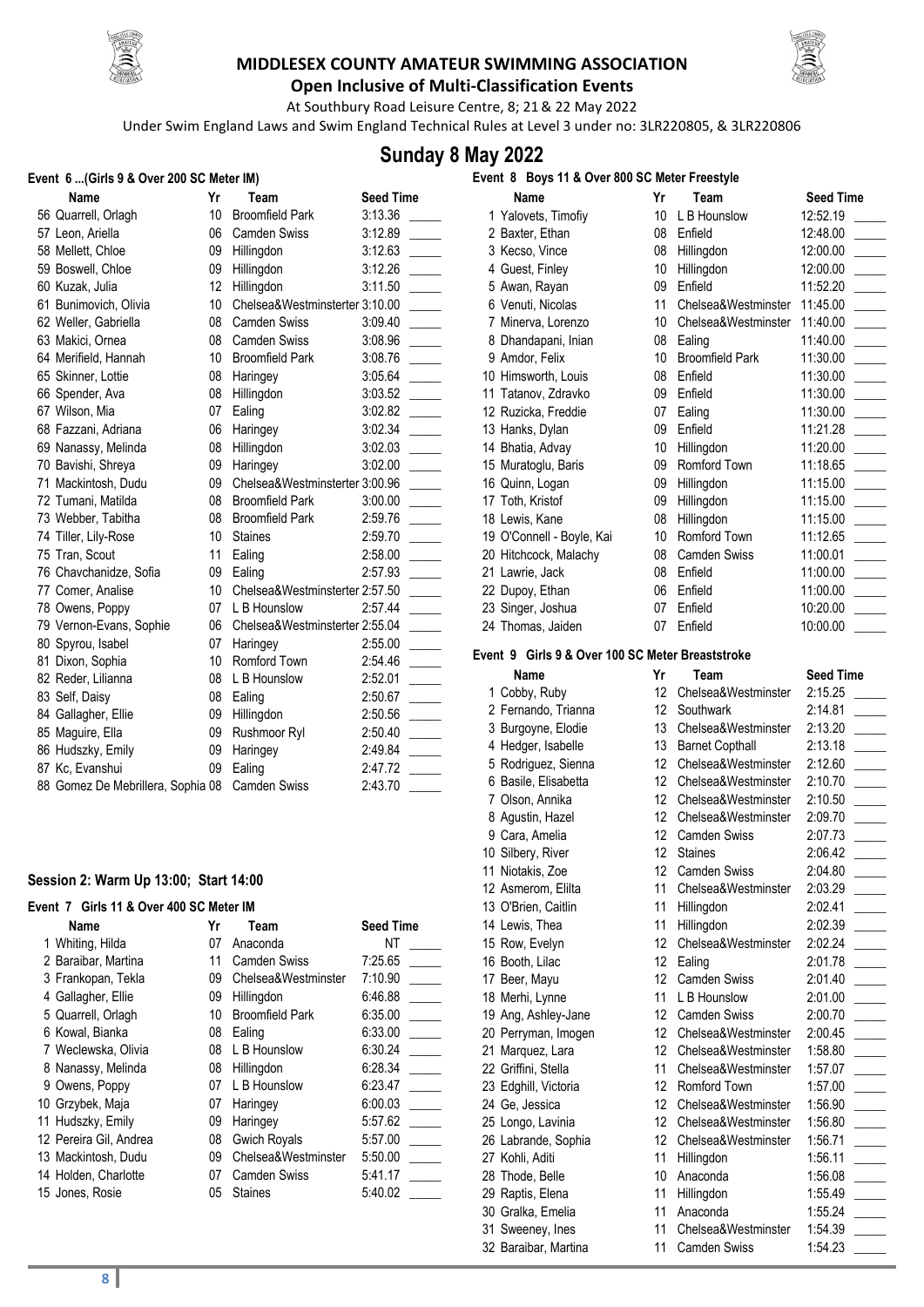



**Open Inclusive of Multi-Classification Events** At Southbury Road Leisure Centre, 8; 21& 22 May 2022

Under Swim England Laws and Swim England Technical Rules at Level 3 under no: 3LR220805, & 3LR220806

## **Sunday 8 May 2022**

#### **Event 9 ...(Girls 9 & Over 100 SC Meter Breaststroke)**

| vent 9 (Girls 9 & Over 100 SC Meter Breaststroke) |                   |                        |                  |
|---------------------------------------------------|-------------------|------------------------|------------------|
| Name                                              | Yr                | Team                   | <b>Seed Time</b> |
| 33 Mehta, Maya                                    | 11                | Chelsea&Westminster    | 1:54.16          |
| 34 Swift, Ella                                    | 10                | Ealing                 | 1:54.08          |
| 35 Mepani, Vaari                                  | 10 <sup>1</sup>   | Hillingdon             | 1:53.94          |
| 36 Perkins, Greta                                 |                   | 09 Ealing              | 1:53.50          |
| 37 Guyver, Gracie                                 | 10 <sup>°</sup>   | Camden Swiss           | 1:52.77          |
| 38 Ursini, Nikol                                  | 11                | Chelsea&Westminster    | 1:52.75          |
| 39 Milekhina, Alice                               | 11                | <b>Camden Swiss</b>    | 1:52.60          |
| 40 Hebel, Natalie                                 | $12 \overline{ }$ | Chelsea&Westminster    | 1:52.50          |
| 41 Tzanidaki, Maria                               | 10 <sup>°</sup>   | Hillingdon             | 1:52.32          |
| 42 Visaria, Mahi                                  | 10 <sup>°</sup>   | Hillingdon             | 1:52.23          |
| 43 Williams, Ania                                 | 11                | Camden Swiss           | 1:51.66          |
| 44 Cox, Lena                                      | 07                | Camden Swiss           | 1:51.24          |
| 45 Lewis-Banks, Alexa                             | 08                | Haringey               | 1:50.82          |
| 46 Stronati Guallar, Maggi                        | 11                | <b>Broomfield Park</b> | 1:50.80          |
| 47 Dugdale, Isabella                              | 11                | Enfield                | 1:50.38          |
| 48 Allen, Betsy                                   | 10 <sup>1</sup>   | Hillingdon             | 1:50.00          |
| 49 Sumaria, Krisha                                | 09                | Hillingdon             | 1:50.00          |
| 50 Cader, Mariam                                  | 11                | Hillingdon             | 1:50.00          |
| 51 Lydon, Lara                                    | 09                | Hillingdon             | 1:50.00          |
| 52 Leahy, Tiana                                   | 11                | Enfield                | 1:50.00          |
| 53 Oh, Julie                                      | 10                | Camden Swiss           | 1:49.95          |
| 54 Morrison, Nessie                               | 10                | <b>Camden Swiss</b>    | 1:49.87          |
| 55 Lee, Fizz                                      | 10                | Chelsea&Westminster    | 1:49.70          |
| 56 Chiang, Isabella                               | 11                | Camden Swiss           | 1:49.54          |
| 57 Backer, Sophia                                 | 10                | Camden Swiss           | 1:49.50          |
| 58 Boswell, Chloe                                 | 09                | Hillingdon             | 1:49.34          |
| 59 Laaouiti, Sara                                 | 09                | Chelsea&Westminster    | 1:49.20          |
| 60 Nurse, Jessie                                  | 11                | <b>Staines</b>         | 1:49.16          |
| 61 Shah, Maya                                     | 11                | Hillingdon             | 1:49.05          |
| 62 Trunkfield, Lara                               | 11                | Camden Swiss           | 1:48.95          |
| 63 Phillips, Olivia                               | 10 <sup>°</sup>   | Enfield                | 1:48.34          |
| 64 Ares, Myla                                     | 13                | Chelsea&Westminster    | 1:48.10          |
| 65 Huynh, Grace                                   | 10 <sup>°</sup>   | <b>Camden Swiss</b>    | 1:48.02          |
| 66 Aman, Anya                                     | 08                | Hillingdon             | 1:48.00          |
| 67 Long, Charley                                  | 12 <sup>°</sup>   | Romford Town           | 1:47.96          |
| 68 Mellett, Chloe                                 | 09                | Hillingdon             | 1:47.52          |
| 69 Chheda-Varma, Shloka                           | 10                | Haringey               | 1:47.17          |
| 70 Sharma, Rhyme                                  | 10 <sup>1</sup>   | Ealing                 | 1:47.15          |
| 71 Zuliani, Vittoria                              |                   |                        | 1:47.14          |
|                                                   | 09                | <b>Camden Swiss</b>    |                  |
| 72 Cerdan, Sofia                                  | 10                | Chelsea&Westminster    | 1:46.70          |
| 73 Harris, Clementine                             | 11                | Chelsea&Westminster    | 1:46.43          |
| 74 Olugosi, Joy                                   | 09                | Southwark              | 1:45.88          |
| 75 Nieto, Genesis                                 | 08                | L B Hounslow           | 1:45.77          |
| 76 Petropoulos, Zoe                               | 09                | Chelsea&Westminster    | 1:45.50          |
| 77 Freyberg, Martha                               | 09                | Anaconda               | 1:45.08          |
| 78 Merifield, Hannah                              | 10                | <b>Broomfield Park</b> | 1:44.90          |
| 79 Pixner, Ella                                   | 08                | <b>Broomfield Park</b> | 1:44.75          |
| 80 Barnard, Charlotte                             | 10                | <b>Camden Swiss</b>    | 1:44.67          |
| 81 Shah, Sierra                                   | 09                | Hillingdon             | 1:44.61          |
| 82 Grane, Ximena                                  | 10                | Hillingdon             | 1:44.51          |
| 83 Mason, Chloe                                   | 09                | Hillingdon             | 1:43.99          |
| 84 Bunimovich, Olivia                             | 10                | Chelsea&Westminster    | 1:43.05          |
| 85 Garcia-Placido, Ines                           | 09                | Chelsea&Westminster    | 1:42.99          |
| 86 Patel, Kesia                                   | 07                | <b>Broomfield Park</b> | 1:42.96          |
| 87 Reindorf Asamoah-Dan, Vict                     | 10                | Camden Swiss           | 1:42.79          |
| 88 Bartlett, Abigail                              | 08                | Hillingdon             | 1:42.71          |
| 89 Van't Hoogerhuijs, Tallulah                    | 10                | <b>Staines</b>         | 1:42.57          |
| 90 Fanari Gibbons, Marina                         | 10                | <b>Camden Swiss</b>    | 1:42.34          |
| 91 Frankopan, Tekla                               | 09                | Chelsea&Westminster    | 1:42.03          |
|                                                   |                   |                        |                  |

92 Woolliscroft, Elizabeth 08 Ealing 1:41.90 93 Bilici, Dilara 94 Awan, Zahra 95 Saltmarsh, Georgina 96 Koelsch, Nina 97 Akarli, Mina 98 Clarke, Rosa 99 Spender, Ava. 100 Blumel, Maggie 101 Kuzak, Julia 102 Spyrou, Isabel 103 Demiri, Lola 104 Hovell, Dana 105 Walsh, Ruby 106 Ferrinho, Leni 107 Dowden, Clemmie 108 Weller, Gabriella 109 Dyakonyuk, Vasi 110 Tonska, Anastazja 111 Harrison, Brooke 112 Dickens, Isabelle 113 Mazer, Minnie 114 Poulton, Francesca 115 Woodhouse, Christie 116 Tran, Matilda 117 Gallagher, Ellie 118 Ung, Millie 119 Taylor-Platt, Myla 120 Slim, Liana 121 O'Keeffe, Daisy 122 McCall, Tana 123 Bilici, Elif 124 Hopkins, Zahra 125 Hovell, Tamar 126 Thode, Pearl 127 Dixon, Sophia 128 Fazzani, Adriana 129 Chiaparin, Lavinia 130 Trincano, Jade 131 Mackintosh, Dudu 132 Kurati, Kaltrina 133 Webber, Tabitha 134 Ingleton, Isobella 135 Reder, Lilianna 136 Vernon-Evans, Sophie 137 Leon, Ariella 138 Utermann, Caroline 139 Capelan-OBrien, Eireann 140 Long, Sophie 141 Morter, Aida 142 Jones, Rosie 143 Gomez De Mebrillera, Sophia 144 Bhatnagar, Anoushka **Event 10 Boys 9 & Over 50 SC M** 1 Barnabas, James 11 Chelsea&Westminster 1:20.50

| Name                                   | Yr       | Team                             | <b>Seed Time</b>   |
|----------------------------------------|----------|----------------------------------|--------------------|
| 10 Boys 9 & Over 50 SC Meter Butterfly |          |                                  |                    |
| atnagar, Anoushka                      | 09       | Hillingdon                       | 1:18.51            |
| omez De Mebrillera, Sophia 08          |          | <b>Camden Swiss</b>              | 1:22.07            |
| nes, Rosie                             | 05       | <b>Staines</b>                   | 1:23.33            |
| orter, Aida                            | 07       | Romford Town                     | 1:24.94            |
| ng, Sophie                             | 10       | Romford Town                     | 1:25.99            |
| pelan-OBrien, Eireann                  | 08       | Anaconda                         | 1:26.21            |
| ermann, Caroline                       | 03       | <b>Camden Swiss</b>              | 1:26.73            |
| on, Ariella                            | 06       | <b>Camden Swiss</b>              | 1:26.75            |
| rnon-Evans, Sophie                     | 06       | Chelsea&Westminster              | 1:27.78            |
| der, Lilianna                          | 08       | L B Hounslow                     | 1:27.88            |
| jleton, Isobella                       | 10       | Ealing                           | 1:29.29            |
| ebber, Tabitha                         | 08       | <b>Broomfield Park</b>           | 1:29.31            |
| ırati, Kaltrina                        | 08       | Chelsea&Westminster              | 1:29.57            |
| ackintosh, Dudu                        | 09       | Chelsea&Westminster              | 1:30.84            |
| incano, Jade                           | 09       | Chelsea&Westminster              | 1:31.42            |
| iiaparin, Lavinia                      | 08       | <b>Brent Dolphins</b>            | 1:31.67            |
| zzani, Adriana                         | 06       | Haringey                         | 1:33.12            |
| xon, Sophia                            |          |                                  |                    |
| ode, Pearl                             | 10       | Romford Town                     | 1:33.24            |
|                                        | 08       | Anaconda                         | 1:33.26            |
| vell, Tamar                            | 10       | Ealing                           | 1:33.37            |
| pkins, Zahra                           | 06       | Southwark                        | 1:33.88            |
| ici, Elif                              | 07       | Haringey                         | 1:33.91            |
| :Call, Tana                            | 08       | Ealing                           | 1:34.21            |
| Keeffe, Daisy                          | 09       | Ealing                           | 1:34.37            |
| m, Liana                               | 11       | Chelsea&Westminster              | 1:34.80            |
| ylor-Platt, Myla                       | 05       | <b>Broomfield Park</b>           | 1:34.92            |
| ıg, Millie                             | 09       | Southwark                        | 1:35.10            |
| an, Matilda<br>allagher, Ellie         | 09       | Ealing<br>Hillingdon             | 1:36.67<br>1:35.24 |
| podhouse, Christie                     | 09       |                                  |                    |
|                                        | 11       | Haringey<br>Hillingdon           | 1:37.64            |
| ulton, Francesca                       | 07       |                                  | 1:37.85            |
| ckens, Isabelle<br>azer, Minnie        | 10       | Camden Swiss                     | 1:37.91            |
|                                        | 07       | Hillingdon<br>Enfield            | 1:38.05            |
| nska, Anastazja<br>trrison, Brooke     | 08       |                                  | 1:38.08            |
| akonyuk, Vasi                          | 10<br>08 | Chelsea&Westminster<br>Southwark | 1:38.70<br>1:38.53 |
| eller, Gabriella                       | 08       | Camden Swiss                     | 1:39.34            |
| wden, Clemmie                          | 06       | Chelsea&Westminster              | 1:39.50            |
| rrinho, Leni                           | 08       | Southwark                        | 1:39.64            |
| alsh, Ruby                             | 07       | Ealing                           | 1:39.84            |
| vell, Dana                             | 08       | Ealing                           | 1:39.88            |
| miri, Lola                             | 10       | Romford Town                     | 1:40.00            |
| yrou, Isabel                           | 07       | Haringey                         | 1:40.00            |
| zak, Julia                             | 12       | Hillingdon                       | 1:40.00            |
| umel, Maggie                           | 10       | <b>Camden Swiss</b>              | 1:40.05            |
| ender, Ava                             | 08       | Hillingdon                       | 1:40.13            |
| arke, Rosa                             | 07       | Haringey                         | 1:40.91            |
| arli, Mina                             | 08       | Camden Swiss                     | 1:41.10            |
| elsch, Nina                            | 10       | Camden Swiss                     | 1:41.36            |
| Itmarsh, Georgina                      | 09       | Haringey                         | 1:41.45            |
| van, Zahra                             | 10       | Enfield                          | 1:41.58            |
| ici, Dilara                            | 09       | Haringey                         | 1:41.60            |
|                                        |          |                                  |                    |

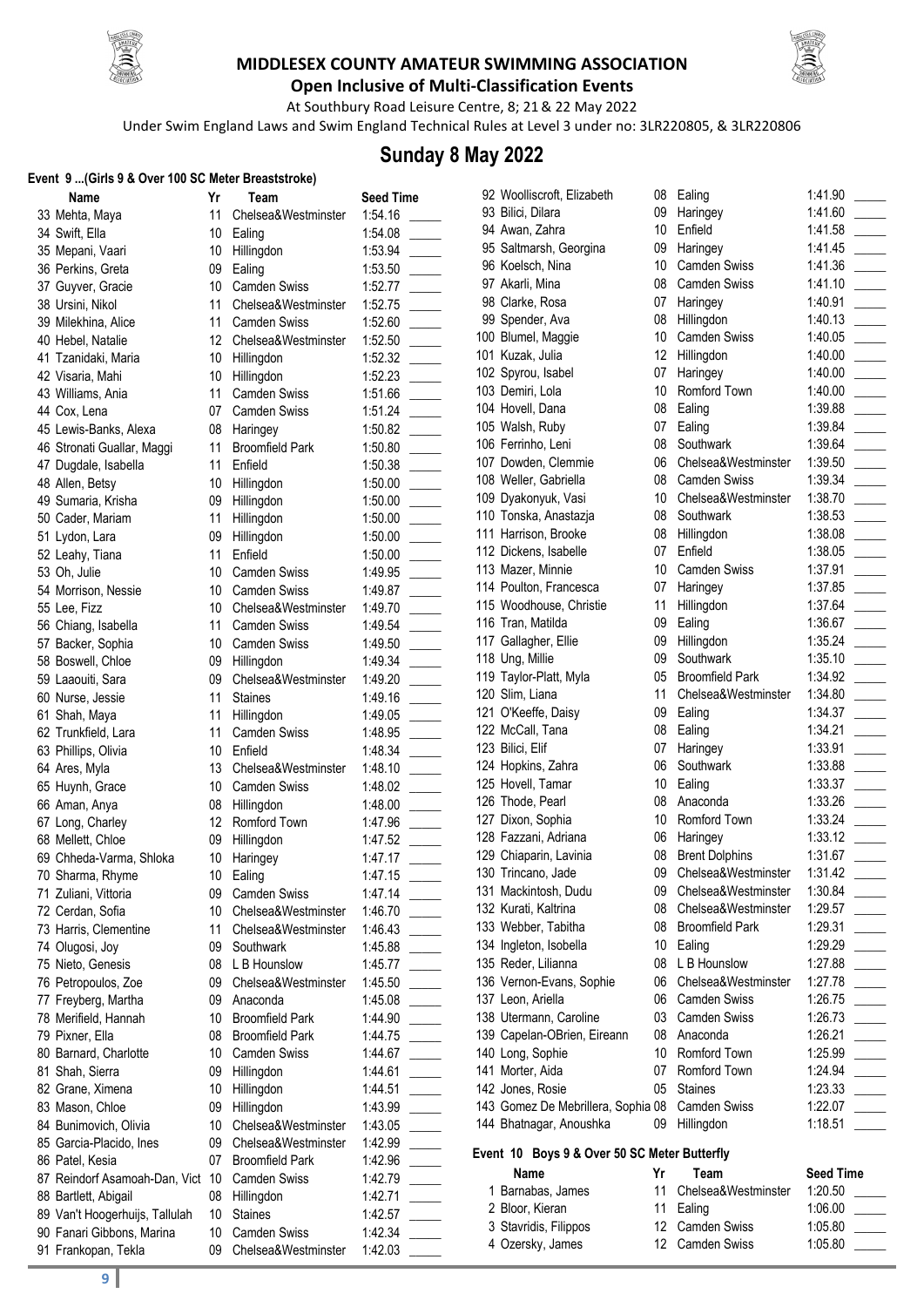

#### **MIDDLESEX COUNTY AMATEUR SWIMMING ASSOCIATION Open Inclusive of Multi-Classification Events**



At Southbury Road Leisure Centre, 8; 21& 22 May 2022

Under Swim England Laws and Swim England Technical Rules at Level 3 under no: 3LR220805, & 3LR220806

## **Sunday 8 May 2022**

#### **Event 10 ...(Boys 9 & Over 50 SC Meter Butterfly)**

| vent  10 (Boys 9 & Over 50 SC Meter Butterfly) |                 |                        |                  |
|------------------------------------------------|-----------------|------------------------|------------------|
| Name                                           | Yr              | Team                   | <b>Seed Time</b> |
| 5 Abdulkerimov, Daniel                         | 12              | Chelsea&Westminster    | 1:05.60          |
| 6 Staskus, Daniel                              | 12              | Ealing                 | 1:05.28          |
| 7 Djouder, Ryan                                | 13              | Ealing                 | 1:05.00          |
| 8 Stothers, Alexander                          | 11              | Anaconda               | 1:04.78          |
| 9 Zuliani, Edward                              | 12              | <b>Camden Swiss</b>    | 1:04.68          |
| 10 Tran, lan                                   | 12              | <b>Camden Swiss</b>    | 1:04.60          |
| 11 Johnson, Felix                              | 12              | <b>Camden Swiss</b>    | 1:03.88          |
| 12 Haverly, Yuma                               | 13              | Ealing                 | 1:02.00          |
| 13 Brown, Peter                                | 08              | Hillingdon             | 1:01.18          |
| 14 Iyer, Smaran                                | 12              | Chelsea&Westminster    | 1:00.60          |
| 15 Roumilhac, Ayden                            | 12              | Chelsea&Westminster    | 59.87            |
| 16 Liu, Johnny                                 | 12              | Chelsea&Westminster    | 59.50            |
| 17 Bartlett, Thomas                            | 10              | Hillingdon             | 59.02            |
| 18 Aljabary, Omar                              | 12              | Chelsea&Westminster    | 58.78            |
|                                                | 12              | Chelsea&Westminster    | 58.20            |
| 19 Yap, Edgar                                  | 10              | <b>Camden Swiss</b>    | 57.80            |
| 20 Niotakis, Alex                              | 12 <sup>°</sup> |                        |                  |
| 21 Swash, Theo                                 |                 | Chelsea&Westminster    | 56.34            |
| 22 Madani, Karim                               | 12 <sup>°</sup> | Ealing                 | 55.38            |
| 23 Aman, Ayan                                  | 10              | Hillingdon             | 55.36            |
| 24 Hovell, Joshua                              | 11              | Ealing                 | 55.13            |
| 25 Azeemi, Omar                                | 11              | Hillingdon             | 55.00            |
| 26 Boukhtouche, Sami                           | 13              | Ealing                 | 55.00            |
| 27 Burden, Marcus                              | 09              | Hillingdon             | 54.97            |
| 28 Krasnodebski, Alexander                     | 11              | Ealing                 | 54.87            |
| 29 Wahbeh, Adam                                | 11              | <b>Camden Swiss</b>    | 53.00            |
| 30 Wahbeh, Rani                                | 11              | <b>Camden Swiss</b>    | 52.70            |
| 31 Wong, Jamie                                 | 11              | <b>Broomfield Park</b> | 52.21            |
| 32 O'Donnell, Josh                             | 11              | Chelsea&Westminster    | 51.31            |
| 33 Pedraza-Eguia, Jason                        | 09              | Haringey               | 51.30            |
| 34 Iliev, lan                                  | 11              | Anaconda               | 51.10            |
| 35 Fitzgerald, Billy                           | 12              | Anaconda               | 51.01            |
| 36 Tam, David                                  | 11              | L B Hounslow           | 50.70            |
| 37 Jasak, Thomas                               | 11              | Chelsea&Westminster    | 50.00            |
| 38 Mamedov, Artur                              | 09              | <b>Camden Swiss</b>    | 50.00            |
| 39 Messis, Adam                                | 12 <sup>°</sup> | Ealing                 | 49.50            |
| 40 Pasheli, Aviv                               | 12              | Camden Swiss           | 49.27            |
| 41 Vermaat, Lucas                              | 12              | <b>Camden Swiss</b>    | 49.10            |
| 42 Knight, Jack Diego                          | 08              | Haringey               | 49.08            |
| 43 Hartley, Eduardo                            | 08              | Haringey               | 48.83            |
| 44 Ward, Xavier                                | 09              | Hillingdon             | 48.62            |
|                                                | 09              | Chelsea&Westminster    |                  |
| 45 Wei, Nate                                   | 09              |                        | 48.50            |
| 46 Gorbachev, Alekander                        |                 | Haringey               | 48.19            |
| 47 Guo, Lucas Jia He                           | 11              | Enfield                | 48.01            |
| 48 Kapoor, Krish                               | 08              | Hillingdon             | 47.91            |
| 49 Luis, Ben                                   | 10              | <b>Camden Swiss</b>    | 47.80            |
| 50 Garton, Jacob                               | 10              | Hillingdon             | 46.63            |
| 51 Alfano, Filippo                             | 09              | <b>Camden Swiss</b>    | 46.57            |
| 52 Greco, Johnny                               | 11              | Chelsea&Westminster    | 46.15            |
| 53 Craig Hall, Gilbert                         | 09              | <b>Brent Dolphins</b>  | 45.92            |
| 54 Scannell-Wood, Jack                         | 09              | Romford Town           | 45.92            |
| 55 Zaim, Atilla                                | 09              | Enfield                | 45.65            |
| 56 Kecso, Zoard                                | 10              | Hillingdon             | 45.42            |
| 57 Borisov, Philip                             | 10              | Camden Swiss           | 45.33            |
| 58 Kwok, Ryan                                  | 10              | Ealing                 | 45.19            |
| 59 Kumar, Kartik                               | 09              | Hillingdon             | 45.00            |
| 60 Pacenko, Jakub                              | 09              | Haringey               | 45.00            |
| 61 Bowles, Osian                               | 11              | Anaconda               | 44.68            |
| 62 Lastra, Victor                              | 09              | Chelsea&Westminster    | 44.47            |
| 63 Ferera, Ravanel                             | 09              | <b>Camden Swiss</b>    | 44.11            |
|                                                |                 |                        |                  |

| 64 Manassero, Michael                          | 08                    | Haringey                                   | 44.09              |  |
|------------------------------------------------|-----------------------|--------------------------------------------|--------------------|--|
| 65 Aleksandrov, Aleksandar                     | 09                    | L B Hounslow                               | 44.08              |  |
| 66 Ayling, Ben                                 | 10                    | Southwark                                  | 44.06              |  |
| 67 Kecso, Vince                                | 08                    | Hillingdon                                 | 43.78              |  |
| 68 Gooch, Ted                                  | 10                    | Hillingdon                                 | 43.76              |  |
| 69 Catchpole, Charlie                          | 11                    | Anaconda                                   | 43.54              |  |
| 70 Khan, Zayd                                  | 10                    | Hillingdon                                 | 43.50              |  |
| 71 Smith, Tevaughn                             | 10                    | Enfield                                    | 43.50              |  |
| 72 Himsworth, Louis                            | 08                    | Enfield                                    | 43.00              |  |
| 73 Dawett, Nikhil                              | 11                    | Hillingdon                                 | 42.77              |  |
| 74 Bonfiglio, Luc                              | 11                    | Chelsea&Westminster                        | 42.40              |  |
| 75 Ali, Mir Zahran                             |                       | 10 Enfield                                 | 42.16              |  |
| 76 Chan, Tristan                               | 09                    | Chelsea&Westminster                        | 40.93              |  |
| 77 Sweeney, Viggo                              | 10                    | Chelsea&Westminster                        | 40.84              |  |
| 78 Yalovets, Timofiy                           | 10                    | L B Hounslow                               | 40.41              |  |
| 79 Celi, David                                 | 08                    | Hillingdon                                 | 40.01              |  |
| 80 Miell, Alex                                 | 07                    | <b>Camden Swiss</b>                        | 40.00              |  |
| 81 Demetriou Fox, Leo                          | 08                    | Southwark                                  | 39.72              |  |
| 82 Ward, Zachary                               | 08                    | Hillingdon                                 | 37.42              |  |
| 83 Judd, Caleb                                 | 08                    | Romford Town                               | 37.20              |  |
| 84 Gilpin, Benjamin                            | 07                    | Anaconda                                   | 35.71              |  |
| 85 Sebastian, Moscoso                          |                       | 04 Harrow School                           | 35.70              |  |
| 86 Cardenas, Abelardo                          |                       | 05 Hillingdon                              | 35.50              |  |
| 87 Rotundu, Cristian                           | 94                    | Ealing                                     | 35.30              |  |
| 88 Gomulak, Misha                              | 07                    | Haringey                                   | 35.22              |  |
|                                                |                       |                                            |                    |  |
| Event 11 Girls 9 & Over 100 SC Meter Freestyle |                       |                                            |                    |  |
| Name                                           | Yr<br>13              | Team                                       | <b>Seed Time</b>   |  |
| 1 Tiller, Brooke                               | $12-12$               | <b>Staines</b>                             | 1:45.23            |  |
| 2 Karlsen, Isabella                            |                       | Chelsea&Westminster                        | 1:44.62            |  |
|                                                |                       |                                            |                    |  |
| 3 Fernando, Trianna                            | 12                    | Southwark                                  | 1:43.88            |  |
| 4 Cara, Amelia                                 | 12 <sup>°</sup>       | <b>Camden Swiss</b>                        | 1:42.70            |  |
| 5 Stagno d Alcontres, Isabella                 | 12 <sup>°</sup>       | Chelsea&Westminster                        | 1:40.90            |  |
| 6 Asmerom, Elilta                              | 11                    | Chelsea&Westminster                        | 1:40.50            |  |
| 7 O'Brien, Caitlin                             | 11                    | Hillingdon                                 | 1:40.48            |  |
| 8 Griffini, Stella                             | 11                    | Chelsea&Westminster                        | 1:39.93            |  |
| 9 Hedger, Isabelle                             |                       | 13 Barnet Copthall                         | 1:39.83            |  |
| 10 Jennings-Mace, Lola                         | 11                    | L B Hounslow                               | 1:39.78            |  |
| 11 Cobby, Ruby                                 | 12                    | Chelsea&Westminster                        | 1:39.50            |  |
| 12 Weclewska, Natalia                          |                       | 11 L B Hounslow                            | 1:39.29            |  |
| 13 Merhi, Lynne                                | 11                    | L B Hounslow                               | 1:39.01            |  |
| 14 Labrande, Sophia                            | 12 <sup>°</sup>       | Chelsea&Westminster                        | 1:38.90            |  |
| 15 Olson, Annika                               | 12 <sup>°</sup>       | Chelsea&Westminster                        | 1:38.80            |  |
| 16 Bianco, Martina                             | 12 <sup>°</sup>       | Chelsea&Westminster                        | 1:38.20            |  |
| 17 Row, Evelyn                                 | 12                    | Chelsea&Westminster                        | 1:37.30            |  |
| 18 Zhang, Emma                                 | 11                    | Chelsea&Westminster                        | 1:37.21            |  |
| 19 Niotakis, Zoe                               | 12                    | Camden Swiss                               | 1:37.15            |  |
| 20 Lewis, Thea                                 | 11                    | Hillingdon                                 | 1:37.12            |  |
| 21 Longo, Lavinia                              | 12                    | Chelsea&Westminster                        | 1:36.70            |  |
| 22 Burgoyne, Elodie                            | 13                    | Chelsea&Westminster                        | 1:36.43            |  |
| 23 Agustin, Hazel                              | 12                    | Chelsea&Westminster                        | 1:35.70            |  |
| 24 Leahy, Tiana                                | 11                    | Enfield                                    | 1:35.00            |  |
| 25 Booth, Lilac                                | 12                    | Ealing                                     | 1:34.94            |  |
| 26 Westmore, Emily                             | 07                    | <b>Broomfield Park</b>                     | 1:33.93            |  |
| 27 Gralka, Emelia                              | 11                    | Anaconda                                   | 1:33.31            |  |
| 28 Ang, Ashley-Jane                            | 12                    | <b>Camden Swiss</b>                        | 1:32.50            |  |
| 29 Chan, Charlie                               | 12                    | <b>Camden Swiss</b>                        | 1:31.70            |  |
| 30 Cox, Lena<br>31 Ge, Jessica                 | 07<br>12 <sup>°</sup> | <b>Camden Swiss</b><br>Chelsea&Westminster | 1:30.98<br>1:30.50 |  |

32 Milekhina, Alice 11 Camden Swiss 1:30.10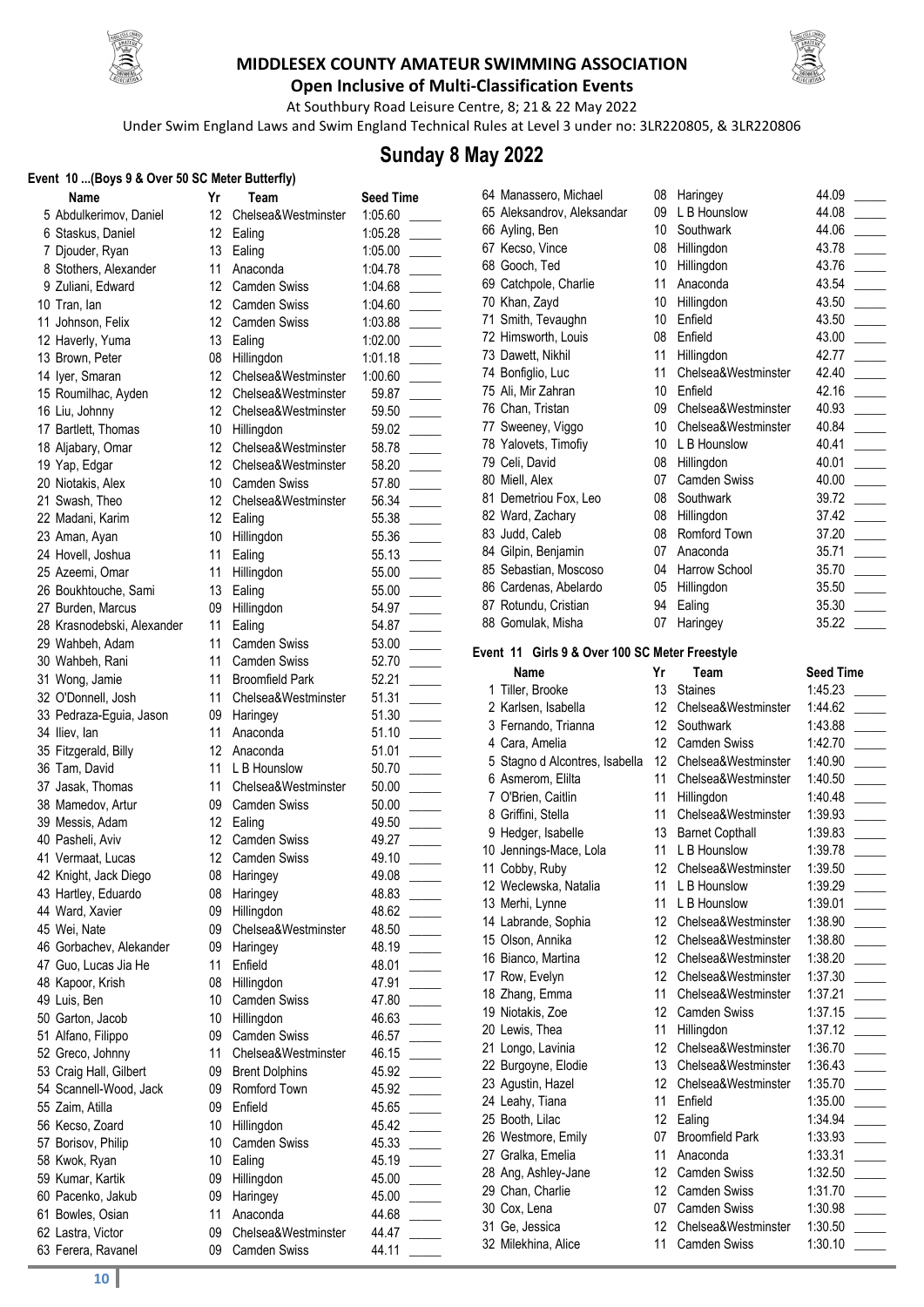

#### **MIDDLESEX COUNTY AMATEUR SWIMMING ASSOCIATION Open Inclusive of Multi-Classification Events**



At Southbury Road Leisure Centre, 8; 21& 22 May 2022

Under Swim England Laws and Swim England Technical Rules at Level 3 under no: 3LR220805, & 3LR220806

## **Sunday 8 May 2022**

#### **Event 11 ...(Girls 9 & Over 100 SC Meter Freestyle)**

| Name                       |
|----------------------------|
| 33 Aman, Anya              |
| 34 Trunkfield, Lara        |
| 35 Napier-Mackman, Kecel   |
| 36 Slim, Liana             |
| 37 Swift, Ella             |
| 38 Bilici, Elif            |
| 39 Edghill, Victoria       |
| 40 Gummer, Sophia          |
| 41 Tran, Scout             |
| 42 Fanari Gibbons, Marina  |
| 43 Ursini, Nikol           |
| 44 Shah, Maya              |
| 45 Chiang, Isabella        |
| 46 Long, Charley           |
| 47 Clarke, Rosa            |
| 48 Chheda-Varma, Shloka    |
| 49 Huynh, Grace            |
| 50 Barnard, Charlotte      |
| 51 Marquez, Lara           |
|                            |
| 52 Ares, Myla              |
| 53 Nurse, Jessie           |
| 54 Guyver, Gracie          |
| 55 Hebel, Natalie          |
| 56 Ingram, Anna            |
| 57 Williams, Ania          |
| 58 Baraibar, Martina       |
| 59 Lawrie, Jessica         |
| 60 Dickens, Isabelle       |
| 61 Pak, Esme               |
| 62 Sweeney, Ines           |
| 63 Laaouiti, Sara          |
| 64 Grane, Ximena           |
| 65 Demiri, Lola            |
| 66 Lydon, Lara             |
| 67 Blumel, Maggie          |
| 68 Veingard, Amelia        |
| 69 Mellett, Chloe          |
| 70 Sharma, Rhyme           |
| Webber, Tabitha<br>71      |
| 72 Lee, Fizz               |
| 73 Mason, Chloe            |
| 74 Dowden, Clemmie         |
| 75 Himsworth, Amélie       |
| 76 Taylor-Platt, Myla      |
| 77 Freyberg, Martha        |
| 78 Quarrell, Orlagh        |
| 79 Fuzesi, Eva             |
| 80 Stronati Guallar, Maggi |
| 81 Bunimovich, Olivia      |
| 82 Thode, Pearl            |
| Wojtala, Marianna<br>83    |
| 84 Patel, Kesia            |
| 85 Bartlett, Abigail       |
| 86 Dyakonyuk, Vasi         |
| 87 Kuzak, Julia            |
| 88 Smither, Miranda        |
| 89 Boswell, Chloe          |
| 90 Leon, Ariella           |
| Tumani, Matilda<br>91      |
|                            |

| יויי ייש<br>Name           | Yr              | 1.0000100<br>Team      | <b>Seed Time</b> |
|----------------------------|-----------------|------------------------|------------------|
| 33 Aman, Anya              | 08              | Hillingdon             | 1:30.00          |
| 34 Trunkfield, Lara        | 11              | <b>Camden Swiss</b>    | 1:29.79          |
| 35 Napier-Mackman, Kecel   | 10              | Hillingdon             | 1:29.55          |
| 36 Slim, Liana             | 11              | Chelsea&Westminster    | 1:29.33          |
| 37 Swift, Ella             | 10              | Ealing                 | 1:29.14          |
| 38 Bilici, Elif            | 07              | Haringey               | 1:28.31          |
| 39 Edghill, Victoria       | 12              | Romford Town           | 1:28.00          |
| 40 Gummer, Sophia          | 11              | Enfield                | 1:27.97          |
| 41 Tran, Scout             | 11              | Ealing                 | 1:27.85          |
| 42 Fanari Gibbons, Marina  | 10 <sup>°</sup> | <b>Camden Swiss</b>    | 1:27.56          |
| 43 Ursini, Nikol           | 11              | Chelsea&Westminster    | 1:27.54          |
| 44 Shah, Maya              | 11              | Hillingdon             | 1:27.44          |
| 45 Chiang, Isabella        | 11              | Camden Swiss           | 1:27.44          |
| 46 Long, Charley           | 12 <sup>°</sup> | Romford Town           | 1:27.39          |
| 47 Clarke, Rosa            | 07              | Haringey               | 1:27.36          |
| 48 Chheda-Varma, Shloka    | 10              | Haringey               | 1:27.16          |
| 49 Huynh, Grace            | 10              | Camden Swiss           | 1:27.03          |
| 50 Barnard, Charlotte      | 10              | <b>Camden Swiss</b>    | 1:26.90          |
| 51 Marquez, Lara           | 12 <sup>2</sup> | Chelsea&Westminster    | 1:26.70          |
| 52 Ares, Myla              | 13              | Chelsea&Westminster    | 1:26.20          |
| 53 Nurse, Jessie           | 11              | <b>Staines</b>         | 1:25.25          |
| 54 Guyver, Gracie          | 10              | <b>Camden Swiss</b>    | 1:24.90          |
| 55 Hebel, Natalie          | 12 <sup>2</sup> | Chelsea&Westminster    | 1:24.60          |
| 56 Ingram, Anna            | 11              | Ealing                 | 1:24.39          |
| 57 Williams, Ania          | 11              | Camden Swiss           | 1:24.26          |
| 58 Baraibar, Martina       | 11              | <b>Camden Swiss</b>    | 1:23.35          |
| 59 Lawrie, Jessica         | 10              | Enfield                | 1:22.53          |
| 60 Dickens, Isabelle       | 07              | Enfield                | 1:22.52          |
| 61 Pak, Esme               | 11              | <b>Camden Swiss</b>    | 1:22.24          |
| 62 Sweeney, Ines           | 11              | Chelsea&Westminster    | 1:22.10          |
| 63 Laaouiti, Sara          | 09              | Chelsea&Westminster    | 1:21.98          |
| 64 Grane, Ximena           | 10              | Hillingdon             | 1:21.91          |
| 65 Demiri, Lola            | 10              | Romford Town           | 1:21.89          |
| 66 Lydon, Lara             | 09              | Hillingdon             | 1:20.86          |
| 67 Blumel, Maggie          | 10              | <b>Camden Swiss</b>    | 1:20.55          |
| 68 Veingard, Amelia        | 10 <sup>°</sup> | <b>Camden Swiss</b>    | 1:20.38          |
| 69 Mellett, Chloe          | 09              | Hillingdon             | 1:20.32          |
| 70 Sharma, Rhyme           |                 | 10 Ealing              | 1:20.23          |
| 71 Webber, Tabitha         | 08              | <b>Broomfield Park</b> | 1:20.12          |
| 72 Lee, Fizz               | 10              | Chelsea&Westminster    | 1:19.80          |
| 73 Mason, Chloe            | 09              | Hillingdon             | 1:19.69          |
| 74 Dowden, Clemmie         | 06              | Chelsea&Westminster    | 1:19.66          |
| 75 Himsworth, Amélie       | 10              | Enfield                | 1:19.60          |
| 76 Taylor-Platt, Myla      | 05              | <b>Broomfield Park</b> | 1:19.53          |
| 77 Freyberg, Martha        | 09              | Anaconda               | 1:19.41          |
| 78 Quarrell, Orlagh        | 10              | <b>Broomfield Park</b> | 1:19.16          |
| 79 Fuzesi, Eva             | 10              | <b>Camden Swiss</b>    | 1:18.84          |
| 80 Stronati Guallar, Maggi | 11              | <b>Broomfield Park</b> | 1:18.64          |
| 81 Bunimovich, Olivia      | 10              | Chelsea&Westminster    | 1:18.56          |
| 82 Thode, Pearl            | 08              | Anaconda               | 1:18.49          |
| 83 Wojtala, Marianna       | 10              | Ealing                 | 1:18.28          |
| 84 Patel, Kesia            | 07              | <b>Broomfield Park</b> | 1:18.27          |
| 85 Bartlett, Abigail       | 08              | Hillingdon             | 1:18.13          |
| 86 Dyakonyuk, Vasi         | 10              | Chelsea&Westminster    | 1:18.10          |
| 87 Kuzak, Julia            | 12              | Hillingdon             | 1:18.07          |
| 88 Smither, Miranda        | 06              | Enfield                | 1:17.08          |
| 89 Boswell, Chloe          | 09              | Hillingdon             | 1:16.99          |
| 90 Leon, Ariella           | 06              | <b>Camden Swiss</b>    | 1:16.73          |
| 91 Tumani, Matilda         | 08              | <b>Broomfield Park</b> | 1:16.61          |

| 92 Van't Hoogerhuijs, Tallulah                 | 10              | <b>Staines</b>              | 1:16.18          |  |
|------------------------------------------------|-----------------|-----------------------------|------------------|--|
| 93 Merifield, Hannah                           | 10 <sup>1</sup> | <b>Broomfield Park</b>      | 1:15.91          |  |
| 94 Poulton, Francesca                          | 07              | Haringey                    | 1:15.91          |  |
| 95 Weclewska, Olivia                           | 08              | L B Hounslow                | 1:15.72          |  |
| 96 Macintyre, Grace                            | 09              | Ealing                      | 1:15.51          |  |
| 97 Spender, Ava                                | 08              | Hillingdon                  | 1:15.48          |  |
| 98 Hovell, Dana                                | 08              | Ealing                      | 1:15.16          |  |
| 99 Spyrou, Isabel                              | 07              | Haringey                    | 1:15.10          |  |
| 100 Tran, Matilda                              | 09              | Ealing                      | 1:14.99          |  |
| 101 Trincano, Jade                             | 09              | Chelsea&Westminster         | 1:14.90          |  |
| 102 Akarli, Mina                               | 08              | <b>Camden Swiss</b>         | 1:14.61          |  |
| 103 Fairbairn, Khai                            | 09              | Haringey                    | 1:13.90          |  |
| 104 Ferrinho, Leni                             | 08              | Southwark                   | 1:13.69          |  |
| 105 Alieva, Naz                                | 09              | Enfield                     | 1:13.35          |  |
| 106 Ling, Maisie                               | 08              | Enfield                     | 1:13.32          |  |
| 107 Nanassy, Melinda                           | 80              | Hillingdon                  | 1:13.29          |  |
| 108 Hopkins, Zahra                             | 06              | Southwark                   | 1:13.23          |  |
| 109 Harrison, Brooke                           | 08              | Hillingdon                  | 1:13.04          |  |
| 110 Fazzani, Adriana                           | 06              | Haringey                    | 1:12.85          |  |
| 111 Gillam, Matilda                            | 07              | <b>Camden Swiss</b>         | 1:12.81          |  |
| 112 O'Carroll, Emily                           | 05              | <b>Brent Dolphins</b>       | 1:12.36          |  |
| 113 Capelan-OBrien, Eireann                    | 08              | Anaconda                    | 1:12.23          |  |
| 114 Mazer, Minnie                              | 10 <sup>°</sup> | <b>Camden Swiss</b>         | 1:11.79          |  |
| 115 Owens, Poppy                               | 07              | L B Hounslow                | 1:11.39          |  |
| 116 Tiller, Lily-Rose                          | 10 <sup>°</sup> | <b>Staines</b>              | 1:11.20          |  |
| 117 Tonska, Anastazja                          | 08              | Southwark                   | 1:10.97          |  |
| 118 Utermann, Caroline                         | 03              | <b>Camden Swiss</b>         | 1:10.78          |  |
| 119 Hovell, Tamar                              |                 | 10 Ealing                   | 1:10.71          |  |
| 120 Ung, Millie                                | 09              | Southwark                   | 1:10.58          |  |
| 121 Pereira Gil, Andrea                        | 08              | <b>Gwich Royals</b>         | 1:10.18          |  |
| 122 Sennis, Eve                                | 08              | Ealing                      | 1:09.71          |  |
| 123 McCall, Tana                               | 08              | Ealing                      | 1:09.40          |  |
| 124 Self, Daisy                                | 08              | Ealing                      | 1:09.32          |  |
| 125 Dixon, Sophia                              | 10              | Romford Town                | 1:09.32          |  |
| 126 Ingleton, Isobella                         | 10              | Ealing                      | 1:09.31          |  |
| 127 Walsh, Ruby                                | 07              | Ealing                      | 1:09.28          |  |
| 128 Makici, Ornea                              | 08              | <b>Camden Swiss</b>         | 1:08.84          |  |
| 129 Wilson, Mia                                | 07              | Ealing                      | 1:07.75          |  |
| 130 Jones, Rosie                               | 05              | <b>Staines</b>              | 1:07.31          |  |
| 131 Kc, Evanshui                               | 09              | Ealing                      | 1:07.25          |  |
| 132 Kurati, Kaltrina                           | 08              | Chelsea&Westminster         | 1:07.20          |  |
| 133 Vernon-Evans, Sophie                       | 06              | Chelsea&Westminster         | 1:06.50          |  |
| 134 Chavchanidze, Sofia                        | 09              | Ealing                      | 1:06.42          |  |
| 135 Gomez De Mebrillera, Sophia 08             |                 | Camden Swiss                | 1:06.36          |  |
| 136 Grzybek, Maja                              | 07              | Haringey                    | 1:04.67          |  |
|                                                |                 |                             |                  |  |
| Event 12 Boys 9 & Over 200 SC Meter IM<br>Name | Yr              |                             | <b>Seed Time</b> |  |
| 1 Johnson, Felix                               | 12              | Team<br><b>Camden Swiss</b> | 4:06.90          |  |
| 2 Stavridis, Filippos                          | 12 <sup>°</sup> | <b>Camden Swiss</b>         | 4:03.30          |  |
| 3 Ozersky, James                               | 12              | <b>Camden Swiss</b>         | 4:02.60          |  |
| 4 Luis, Ben                                    | 10              | <b>Camden Swiss</b>         | 3:50.60          |  |
| 5 Roumilhac, Ayden                             | 12 <sup>°</sup> | Chelsea&Westminster         | 3:50.25          |  |
| 6 Gooch, Ted                                   | 10              | Hillingdon                  | 3:50.00          |  |
| 7 Jasak, Thomas                                | 11              | Chelsea&Westminster         | 3:48.50          |  |
| 8 O'Donnell, Josh                              | 11              | Chelsea&Westminster         | 3:45.17          |  |
| 9 Celi, David                                  | 08              | Hillingdon                  | 3:42.73          |  |
| 10 Pasheli, Aviv                               | 12              | Camden Swiss                | 3:40.80          |  |
| 11 Ward, Zachary                               | 08              | Hillingdon                  | 3:40.00          |  |
|                                                |                 |                             |                  |  |

| 93 Merifield, Hannah                             | 10              | <b>Broomfield Park</b>                     | 1:15.91            |  |
|--------------------------------------------------|-----------------|--------------------------------------------|--------------------|--|
| 94 Poulton, Francesca                            | 07 -            | Haringey                                   | 1:15.91            |  |
| 95 Weclewska, Olivia                             | 08              | L B Hounslow                               | 1:15.72            |  |
| 96 Macintyre, Grace                              | 09              | Ealing                                     | 1:15.51            |  |
| 97 Spender, Ava                                  | 08              | Hillingdon                                 | 1:15.48            |  |
| 98 Hovell, Dana                                  | 08              | Ealing                                     | 1:15.16            |  |
| 99 Spyrou, Isabel                                | 07              | Haringey                                   | 1:15.10            |  |
| 100 Tran, Matilda                                | 09              | Ealing                                     | 1:14.99            |  |
| 101 Trincano, Jade                               | 09              | Chelsea&Westminster                        | 1:14.90            |  |
| 102 Akarli, Mina                                 | 08              | <b>Camden Swiss</b>                        | 1:14.61            |  |
| 103 Fairbairn, Khai                              | 09              | Haringey                                   | 1:13.90            |  |
| 104 Ferrinho, Leni                               | 08              | Southwark                                  | 1:13.69            |  |
| 105 Alieva, Naz                                  | 09              | Enfield                                    | 1:13.35            |  |
| 106 Ling, Maisie                                 | 08              | Enfield                                    | 1:13.32            |  |
| 107 Nanassy, Melinda                             | 08              | Hillingdon                                 | 1:13.29            |  |
| 108 Hopkins, Zahra                               | 06              | Southwark                                  | 1:13.23            |  |
| 109 Harrison, Brooke                             | 08              | Hillingdon                                 | 1:13.04            |  |
| 110 Fazzani, Adriana                             | 06              | Haringey                                   | 1:12.85            |  |
| 111 Gillam, Matilda                              | 07              | Camden Swiss                               | 1:12.81            |  |
| 112 O'Carroll, Emily                             | 05              | <b>Brent Dolphins</b>                      | 1:12.36            |  |
| 113 Capelan-OBrien, Eireann                      | 08              | Anaconda                                   | 1:12.23            |  |
| 114 Mazer, Minnie                                | 10              | Camden Swiss                               | 1:11.79            |  |
| 115 Owens, Poppy                                 | 07 -            | L B Hounslow                               | 1:11.39            |  |
| 116 Tiller, Lily-Rose                            | 10              | <b>Staines</b>                             | 1:11.20            |  |
| 117 Tonska, Anastazja                            | 08              | Southwark                                  | 1:10.97            |  |
| 118 Utermann, Caroline                           | 03              | <b>Camden Swiss</b>                        | 1:10.78            |  |
| 119 Hovell, Tamar                                | 10 <sup>1</sup> | Ealing                                     | 1:10.71            |  |
| 120 Ung, Millie                                  | 09              | Southwark                                  | 1:10.58            |  |
| 121 Pereira Gil, Andrea                          | 08              | <b>Gwich Royals</b>                        | 1:10.18            |  |
| 122 Sennis, Eve                                  | 08              | Ealing                                     | 1:09.71            |  |
| 123 McCall, Tana                                 | 08              | Ealing                                     | 1:09.40            |  |
| 124 Self, Daisy                                  | 08              | Ealing                                     | 1:09.32            |  |
| 125 Dixon, Sophia                                | 10              | Romford Town                               | 1:09.32            |  |
| 126 Ingleton, Isobella                           | 10 <sup>1</sup> | Ealing                                     | 1:09.31            |  |
| 127 Walsh, Ruby                                  | 07              | Ealing                                     | 1:09.28            |  |
| 128 Makici, Ornea<br>129 Wilson, Mia             | 08              | Camden Swiss                               | 1:08.84            |  |
| 130 Jones, Rosie                                 | 07<br>05        | Ealing<br><b>Staines</b>                   | 1:07.75            |  |
|                                                  | 09              | Ealing                                     | 1:07.31<br>1:07.25 |  |
| 131 Kc, Evanshui                                 | 08              |                                            | 1:07.20            |  |
| 132 Kurati, Kaltrina<br>133 Vernon-Evans, Sophie | 06              | Chelsea&Westminster<br>Chelsea&Westminster | 1:06.50            |  |
| 134 Chavchanidze, Sofia                          | 09              | Ealing                                     | 1:06.42            |  |
| 135 Gomez De Mebrillera, Sophia 08               |                 | <b>Camden Swiss</b>                        | 1:06.36            |  |
|                                                  | 07              |                                            | 1:04.67            |  |
| 136 Grzybek, Maja                                |                 | Haringey                                   |                    |  |
| Event 12 Boys 9 & Over 200 SC Meter IM           |                 |                                            |                    |  |
| Name                                             | Yr              | Team                                       | <b>Seed Time</b>   |  |
| 1 Johnson, Felix                                 | 12              | <b>Camden Swiss</b>                        | 4:06.90            |  |
| 2 Stavridis, Filippos                            | 12              | <b>Camden Swiss</b>                        | 4:03.30            |  |
| 3 Ozersky, James                                 | 12              | <b>Camden Swiss</b>                        | 4:02.60            |  |
| 4 Luis, Ben                                      | 10              | <b>Camden Swiss</b>                        | 3:50.60            |  |

12 Ferera, Ravanel **09 Camden Swiss** 3:36.78